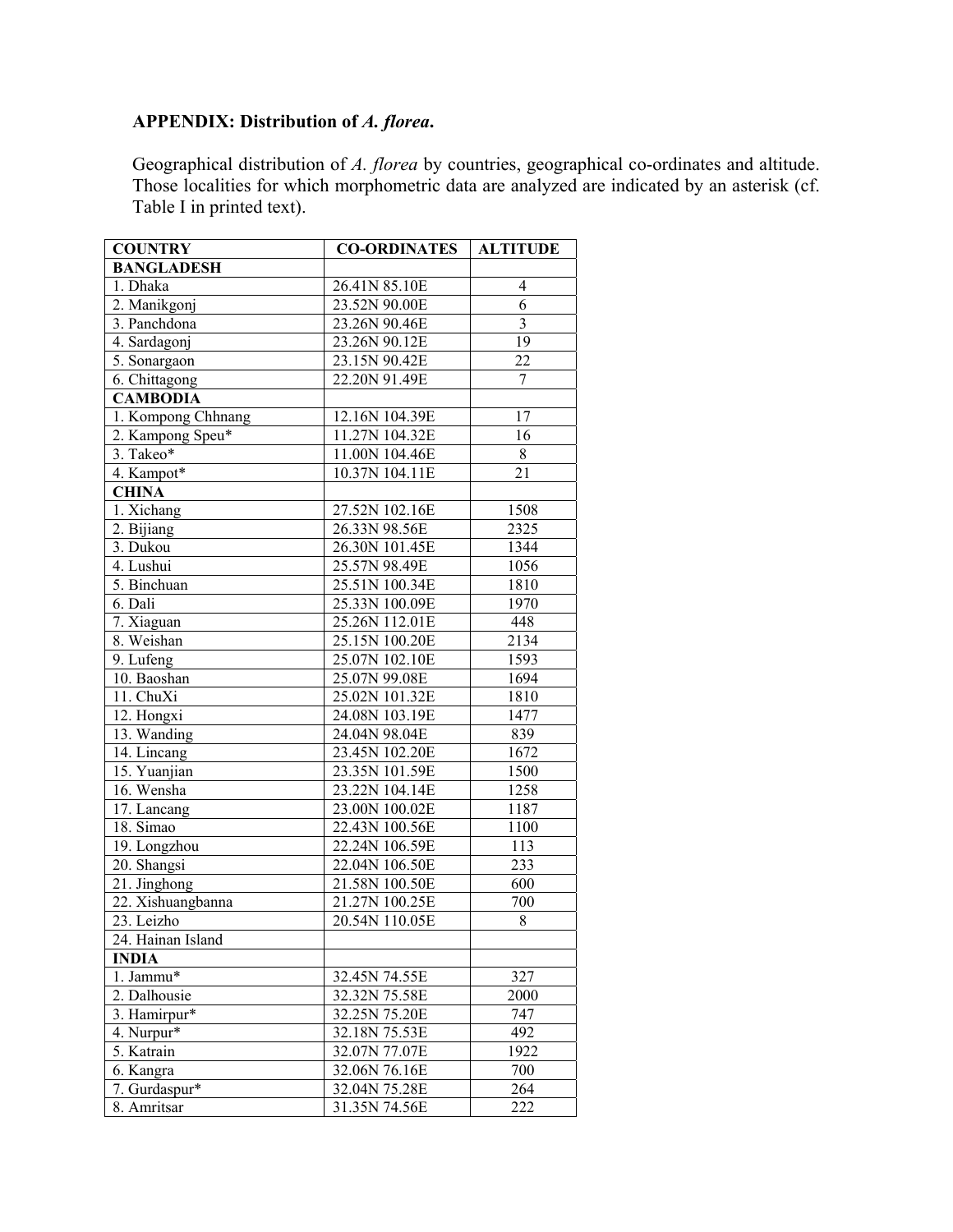| 9. Hoshiarpu*                     | 31.30N 75.55E | 316              |
|-----------------------------------|---------------|------------------|
| $10.$ Una*                        | 31.25N 76.15E | 420              |
| 11. Karpurthala*                  |               | 224              |
| 12. Jullundur                     | 31.15N 75.35E | 300              |
| $\overline{13}$ . Ludhiana        | 30.56N 75.52E | 243              |
| 14. Solan                         | 30.55N 77.07E | 1467             |
| 15. Ropar                         | 30.55N 76.30E | 270              |
| 16. Ferozepore                    | 30.55N 74.38E | 183              |
| 17. Simla                         | 30.52N 77.02E | 1733             |
| 18. Faridkot                      | 30.42N 74.47E | 196              |
| 19. Narainga                      | 30.28N 77.07E | 294              |
| 20. Ranganathittu                 | 30.24N 79.53E | 2100             |
| 21. Kalka*                        | 30.20N 76.45E | 720              |
| 22. Patiala                       | 30.20N 76.24E | 250              |
| 23. Dehra Dun                     | 30.19N 78.01E | 656              |
| 24. Sangror                       | 30.16N 75.52E | 232              |
|                                   | 29.56N 73.53E | 208              |
| 25. Sriganganagar*<br>26. Garhwal | 29.50N 78.45E |                  |
|                                   |               | >1000            |
| 27. Karnal                        | 29.40N 77.00E | $28\,$           |
| 28. Mukteswar                     | 29.28N 79.39E | 2170             |
| 29. Nainatal                      | 29.23N 79.30E | 2084             |
| 30. Haldwani                      | 29.13N 79.31E | 424              |
| 31. Hisar*                        | 29.07N 75.46E | 212              |
| 32. Pantnagar                     | 29.05N 79.52E | 241              |
| 33. Delhi                         | 28.40N 77.14E | 215              |
| 34. New Delhi                     | 28.37N 77.13E | 211              |
| 35. Faridpore                     | 28.10N 79.32E | 239              |
| 36. Nawalgar                      | 27.51N 75.16E | 379              |
| 37. Sikar                         | 27.39N 75.09E | 426              |
| 38. Tinsukia                      | 27.30N 95.22E | 116              |
| 39. Agra                          | 27.10N 77.32E | 454              |
| 40. Lucknow                       | 26.47N 80.52E | 131              |
| 41. Kanpur                        | 26.27N 80.19E | $\overline{126}$ |
| 42. Jodhpur                       | 26.18N 73.08E | 232              |
| 43. Pusa                          | 25.56N 85.37E | 42               |
| 44. Samastip                      | 25.46N 85.48E | 39               |
| 45. Allahabad                     | 25.26N 81.50E | $\overline{71}$  |
| 46. Kasai Hil                     | 25.12N 81.50E | $\overline{71}$  |
| 47. Bihar                         | 25.09N 85.28E | 51               |
| 48. Udaipur                       | 24.34N 73.40E | 598              |
| 49. Sardar Kushinagar             | 24.21N 72.19E | 160              |
| 50. Deesa                         | 24.14N 72.13E | 118              |
| 51. Kutch                         | 24.00N 69.53E | >1000            |
| 52. Birbhum                       | 23.55N 87.32E | >1000            |
| 53. Nawagao                       | 23.38N 73.28E | 317              |
| 54. Negunga                       | 23.37N 69.31E | 9                |
| 55. Rapar                         | 23.32N 70.40E | 78               |
| 56. Kamthko                       | 23.28N 70.28E | 116              |
| 57. Shajahnar                     | 23.27N 76.21E | 442              |
| 58. Jaora                         | 23.26N 74.47E | 459              |
| 59. Dudhai                        | 23.19N 70.07E | 43               |
| 60. Nakhatrana                    | 23.19N 69.15E | 163              |
| 61. Bachau                        | 23.16N 70.20E | 40               |
| 62. Magwana                       | 23.13N 69.22E | 185              |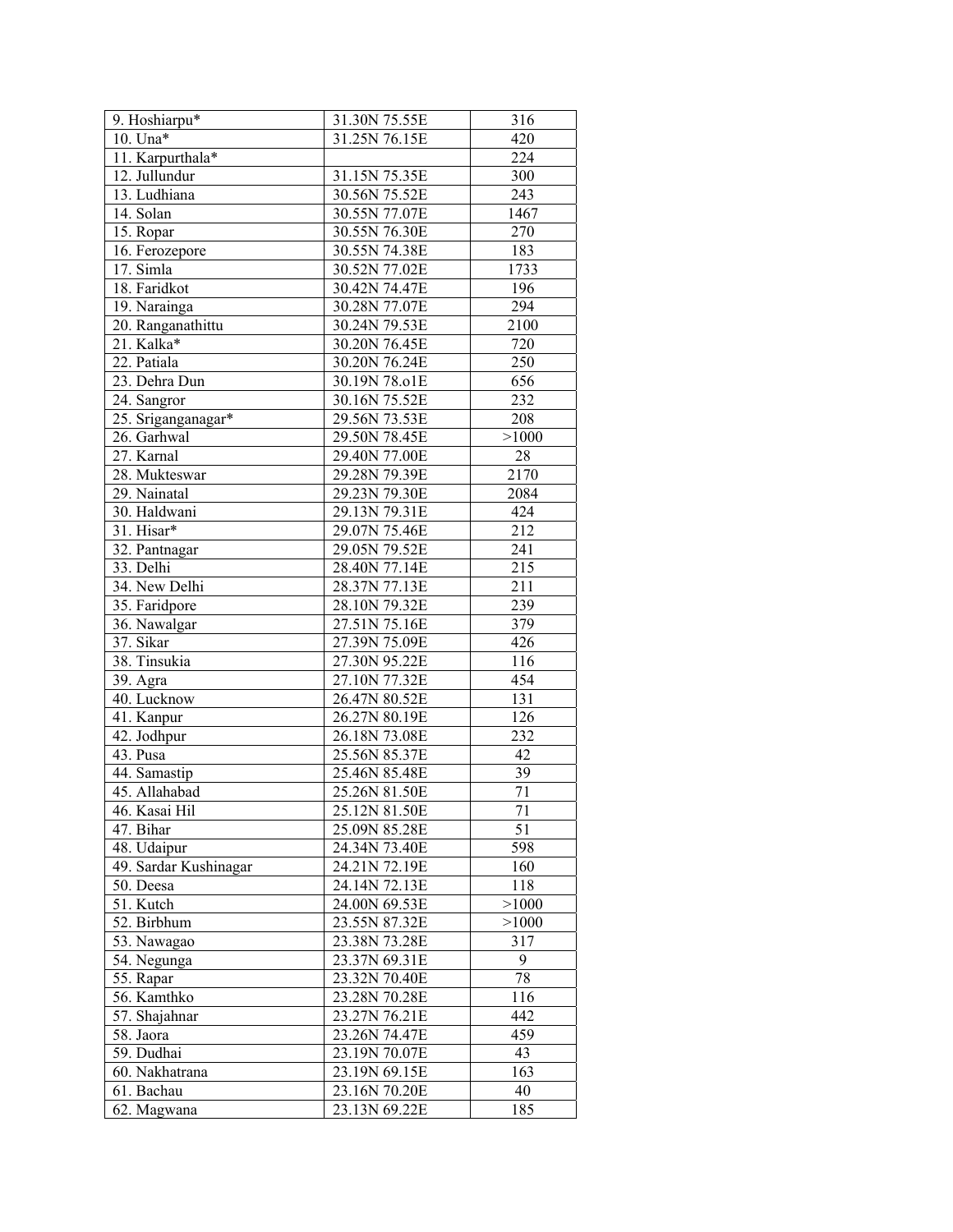| 63. Bhuj                       | 23.12N 69.54E | 100              |
|--------------------------------|---------------|------------------|
| 64. Jabalpore                  | 23.10N 79.59E | 411              |
| 65. Ratlam                     | 23.09N 74.59E | 488              |
| 66. Marble Rocks               | 23.08N 79.52E | 1065             |
| 67. Anjar                      | 23.06N 70.05E | 80               |
| 68. Bada                       | 22.53N 69.09E | 6                |
| 69. Barrackpore                | 22.45N 88.20E | 25               |
| 70. Serampore                  | 22.44N 88.21E | 17               |
| 71. Indore                     | 22.42N 75.54E | 546              |
| 72. Calcutta                   | 22.35N 88.21E | 13               |
| 73. Howrah                     | 22.35N 88.20E | 13               |
| 74. Mhow                       | 22.32N 75.49E | 577              |
| 75. Sumrasar                   | 22.26N 70.25E | 43               |
| 76. Rajnilgiri                 | 21.29N 86.49E |                  |
| 77. Akola                      | 20.44N 77.00E | 28               |
| 78. Phulbani                   | 20.27N 84.15E | 485              |
| 79. Bhubaneshwar               | 20.19N 85.50E | 25               |
| 80. Mandavni                   | 20.07N 73.09E | 242              |
| 81. Nasik                      | 20.00N 73.52E | 646              |
| 82. Konarka                    | 19.53N 86.07E | $\mathbf{1}$     |
| 83. Rahuri                     | 19.26N 72.43E | >500             |
| 84. Bandra                     | 19.04N 72.58E | 12               |
| 85. Matheran                   | 18.59N 73.28E | 677              |
| 86. Malabar Point              | 18.57N 72.48E | $\boldsymbol{0}$ |
| 87. Bombay                     | 18.56N 72.51E | 33               |
| 88. Jeypore                    | 18.51N 82.51E | 660              |
| 89. Lonauli                    | 18.45N 73.27E | 624              |
| 90. Rudrangi                   | 18.37N 78.40E | 393              |
| 91. Pune                       | 18.34N 73.58E | 570              |
| 92. Latur                      | 18.24N 76.36E | 630              |
| 93. Phaltan                    | 17.56N 74.25E | 568              |
| 94. Mahabaleshwar              | 17.56N 73.42E | 1353             |
| 95. Waltair                    | 17.50N 83.20E | $\boldsymbol{0}$ |
| 96. Sholapur                   | 17.43N 75.56E | 458              |
| 97. Satara                     | 17.41N 74.00E | 567              |
| 98. Visahakhapatnan            | 17.39N 83.16E | $\boldsymbol{0}$ |
| 99. Secundarabad               | 17.26N 78.29E | 543              |
| 100. Hyderabad                 | 17.15N 78.27E | 494              |
| 101. Dharwad                   | 15.30N 75.04E | 700              |
| 102. Marmagao                  | 15.26N 73.50E | 2                |
| 103. Castle Rock               | 15.15N 74.22E | 62               |
| 104. Mudigere                  | 13.11N 75.36E | 915              |
| 105. Madras                    | 13.05N 80.18E | 15               |
| 106. Poonamallee               | 13.02N 80.04E | 22               |
| 107. Adyar                     | 13.01N 80.14E | 16               |
| 108. Bangalore                 | 12.58N 77.35E | 914              |
| 109. Mangalore                 | 12.54N 74.51E | 45               |
| 110. Chingleput                | 12.42N 80.01E | 36               |
| 111. Yarakapadi*               | 12.18N 78.38E |                  |
| 112. Mysore                    | 12.18N 76.37E | 734              |
| $\overline{11}3$ . Pondicherry | 11.57N 79.43E | $\boldsymbol{0}$ |
| 114. Coonoor                   | 11.20N 76.49E | 1501             |
| 115. Calicut                   | 11.15N 75.45E | 1                |
| 116. Malappura                 | 11.04N 76.04E | 39               |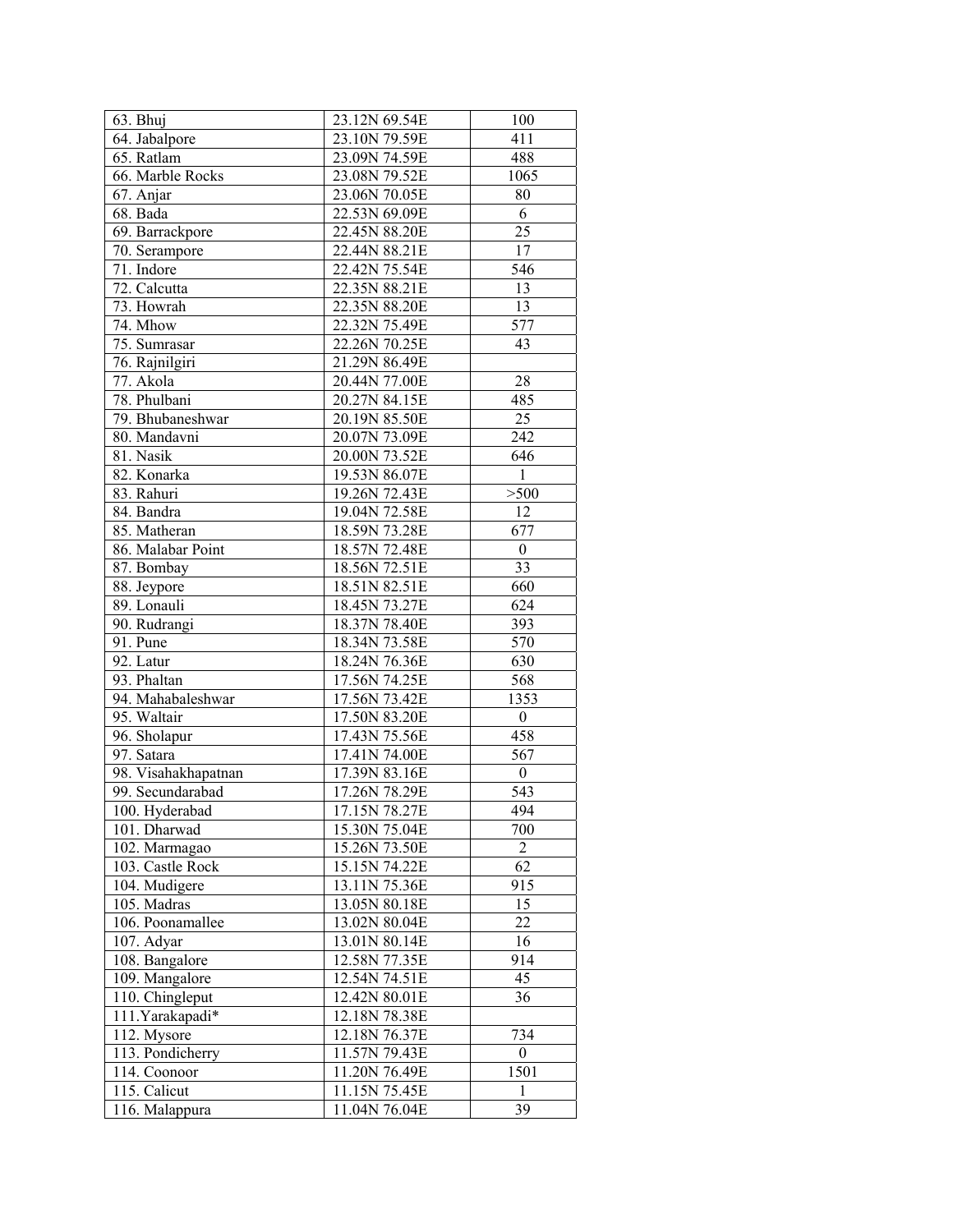| 117. Coimbatore           | 11.00N 76.57E | 380              |
|---------------------------|---------------|------------------|
| 118. Kaikalur             | 10.58N 97.50E | 18               |
| 119. Walayar              | 10.50N 76.50E | 215              |
| 120. Anamalai Hills       | 10.35N 76.56E | 258              |
| 121. Kodaikanal           | 10.12N 77.28E | 1967             |
| 122. Cochin               | 9.58N 76.13E  | $\boldsymbol{0}$ |
| 123. Sivakasi             | 9.26N 77.50E  | 101              |
| 124. Kovilpatti           | 9.05N 77.49E  | 105              |
| 125. Turumelvelli         | 8.45N 77.43E  | 47               |
| 126. Trivandrum           | 8.41N 76.57E  | 1                |
| <b>INDONESIA</b>          |               |                  |
| 1. Muneng                 | 7.28S 111.30E | 65               |
| 2. Surabaja               | 7.14S 112.45E | 1                |
| 3. Jawa Bara              | 6.13S 106.58E | $\mathbf{1}$     |
| 4. Tandjung Priuk         | 6.08S 106.46E | $\mathbf{1}$     |
| 5. Djakarta               | 6.08S 106.45E | $\mathbf{1}$     |
| 6. Antjol                 | 6.07S 106.49E | 1                |
| <b>IRAN</b>               |               |                  |
| 1. Ghasre-e-Shirin*       | 34.30N 45.35E | 343              |
| 2. Bishe-Moobed*          | 33.18N 48.53E | 1444             |
| 3. Malavi                 | 33.15N 47.47E | 1300             |
| 4. Mehran*                | 33.07N 46.10E | 136              |
| 5. Andimeshk*             | 32.27N 48.21E | 136              |
| 6. Dezfol*                | 32.23N 48.28E | 148              |
| 7. Lali $\overline{\ast}$ | 32.21N 49.06E | 947              |
| 8. Deh Lowran*            | 32.10N 48.46E | 169              |
| 9. Shoshtar*              | 32.03N 48.51E | 67               |
| 10. Soush $*$             | 32.00N 48.00E | 90               |
| 11. Masjed Suleiman*      | 31.59N 49.18E | 337              |
| 12. Ghalieh-Khajeh*       | 31.40N 49.41E | 986              |
| $\overline{13}$ . Ahwaz*  | 31.17N 48.43E | 33               |
| 14.Behbahan*              | 30.34N 50.18E | 317              |
| 15. Kharman               | 30.31N 54.49E | 2455             |
| 16. Dogonbadan*           | 30.21N 50.48E | 724              |
| 17. Bidkhan*              | 29.36N 56.30E | 2726             |
| 18. Kazeroun*             | 29.35N 51.40E | 846              |
| 19. Neyriz*               | 29.14N 54.18E | 597              |
| 20. Bam*                  | 29.01N 58.04E | 1000             |
| 21. Bushehr*              | 28.59N 50.50E | 13               |
| 22. Fasa*                 | 28.55N 53.39E | 1336             |
| 23. Darab*                | 28.45N 54.33E | 1200             |
| 24. Jiroft*               | 28.41N 57.48E | 1750             |
| 25. Jahrom*               | 28.29N 53.32E | 1120             |
| 26. Karzin                | 28.25N 53.07E | 693              |
| 27.Ghir                   | 28.13N 52.03E | 1050             |
| 28. Khormoj*              | 28.00N 51.00E | 72               |
| 29. Kangan*               | 27.51N 52.07E | 156              |
| 30. Rodan*                | 27.50N 57.01E |                  |
| 31. Saravan*              | 27.45N 62.17E | 1163             |
| 32. Lar*                  | 27.42N 54.19E | 807              |
| 33. Iranshahr*            | 27.12N 60.41E | 551              |
| 34. Bandar Abbas*         | 27.12N 56.15E | 2                |
| 35. Minab*                | 27.07N 57.06E | 47               |
| 36. Irandegan*            | 27.03N 61.22E | 1148             |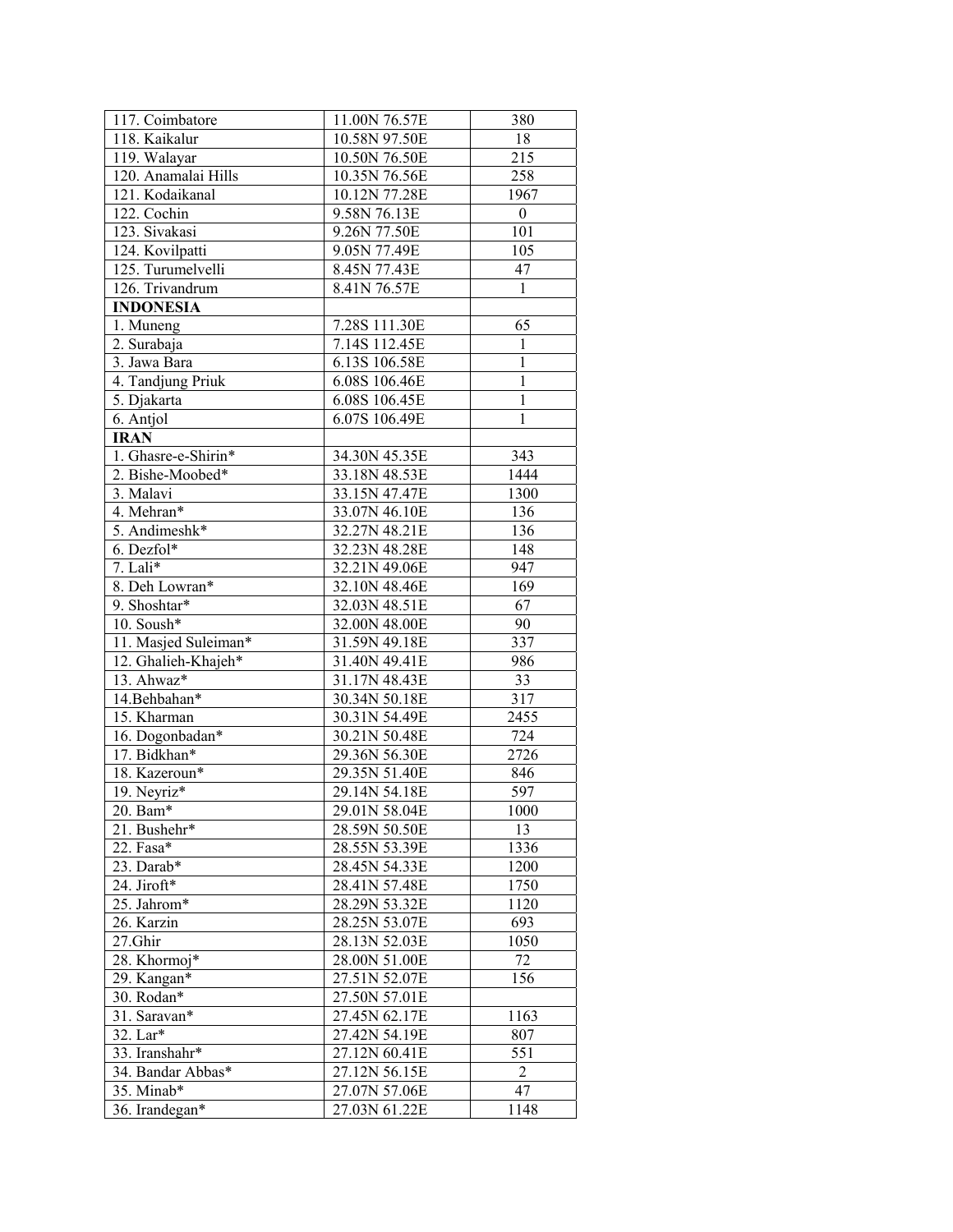| 37. Gheshm Island*    | 26.48N 55.46E  | $\mathfrak{Z}$   |
|-----------------------|----------------|------------------|
| 38. Bandar Lengeh*    | 26.34N 54.52E  | $\boldsymbol{0}$ |
| 39. Kalleh-Gan*       | 26.31N 61.16E  | 905              |
| 40. Rash*             | 26.13N 61.28E  | 1700             |
| 41. Basam Chah Bahar* | 25.16N 60.41E  | 8                |
| <b>IRAO</b>           |                |                  |
| 1. Khanaqin           | 34.22N 45.22E  | 176              |
| 2. Jalola             | 34.16N 45.10E  | 185              |
| 3. Mandali            | 33.50N 45.22E  | 104              |
| 4. Al Basra           | 30.29N 47.49E  | 24               |
| <b>LAOS</b>           |                |                  |
| 1. Muong Sing         | 21.10N 101.06E | 782              |
| 2. Pakluong           | 20.56N 102.46E | 569              |
| 3. Vientiane          | 17.59N 102.38E | 149              |
| 4. Pakse              | 15.07N 105.47E | 86               |
| <b>MYANMAR</b>        |                |                  |
| 1. Myitkyina          | 25.24N 97.25E  | 158              |
| 2. Mong La*           | 22.07N 97.55E  | 811              |
| 3. Pyin-oo-lwin*      | 22.05N 96.33E  | 1070             |
| 4. Nyang Yin Win      | 21.59N 95.41E  | 98               |
| 5. Mandalay*          | 21.57N 96.04E  | 80               |
| 6. Sagaing            | 20.55N 95.57E  | 78               |
| 7. Taung-gyi          | 20.49N 97.01E  | 534              |
| 8. Shwegyin           | 17.56N 96.59E  | 17               |
| 9. Tha-Hton           | 17.03N 97.19E  | 25               |
| 10. Yangon            | 16.47N 96.10E  | 9                |
| 11. Moulmein          | 16.30N 97.39E  | 17               |
| 12. Tenasserim        | 12.03N 98.59E  | 11               |
| <b>NEPAL</b>          |                |                  |
| 1. Jumla              | 28.24N 83.33E  | 2662             |
| 2. Pokhara            | 28.14N 83.58E  | 895              |
| 3. Tansen*            | 27.52N 83.32E  | 1090             |
| 4. Kathmandu          | 27.41N 85.16E  | 1344             |
| 5. Nawakot            | 27.41N 85.43E  | 743              |
| <b>OMAN</b>           |                |                  |
| 1. Mussandam          | 26.22N 56.31E  | 160              |
| 2. Jazirat-al-Hamra   | 25.40N 55.46E  | $\boldsymbol{0}$ |
| 3. Ash Shinas         | 24.45N 56.30E  | $\boldsymbol{0}$ |
| 4. Abu Dhabi          | 24.28N 54.25E  | 3                |
| 5. As Suhar           | 24.23N 56.45E  | $\overline{4}$   |
| 6. Buraimi            | 24.15N 55.45E  | 285              |
| 7. Al Khaburah        | 23.59N 57.10E  | $\boldsymbol{0}$ |
| 8. Digal*             | 23.53N 56.54E  | 119              |
| 9. Dhahir             | 23.42N 56.33E  | 601              |
| 10. Qurm*             | 23.36N 58.29E  | 14               |
| 11. Seeb*             | 23.34N 58.15E  | 46               |
| 12. Ar Rustaq         | 23.25N 57.29E  | 365              |
| 13. Quryat            | 23.15N 58.53E  | 9                |
| 14. Nazwa             | 22.56N 57.32E  | 493              |
| 15. Birkat-al-Maw     | 22.55N 57.14E  | 777              |
| 16. Muscat            | 22.41N 58.32E  | 127              |
| 17. Sur               | 22.34N 59.32E  | $\boldsymbol{0}$ |
| 18. Bilad Bani Asam   | 22.04N 59.16E  | 113              |
| 19. Al Jibal          | 22.04N 56.0E   | 84               |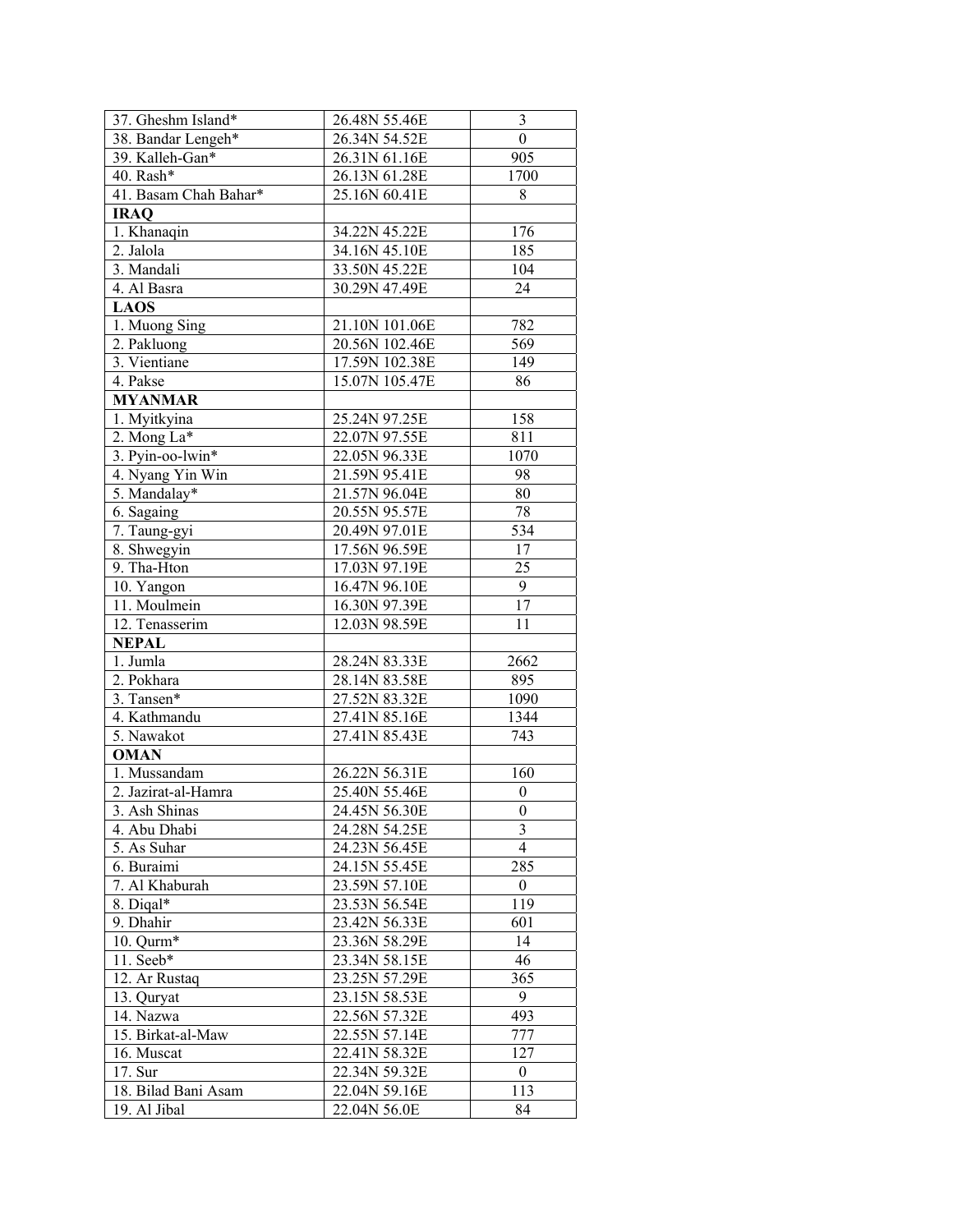| 20. Salalah          | 17.00N 54.04E | $\boldsymbol{0}$ |
|----------------------|---------------|------------------|
| <b>PAKISTAN</b>      |               |                  |
| 1. Wazirabad         | 34.29N 71.52E | 446              |
| 2. Mardan            |               | 285              |
|                      | 34.14N 72.05E |                  |
| 3. Charsadda         | 34.12N 71.46E | 281              |
| 4. Peshawar*         | 34.01N 71.40E | 317              |
| 5. Bagh-i-Aram       | 34.00N 73.49E | 284              |
| 6. Nowshera          | 34.00N 72.00E | 726              |
| 7. Khairaabad        | 33.54N 72.14E | 259              |
| 8. Attock            | 33.52N 72.20E | 347              |
| 9. Hisar             | 33.47N 71.01E | 846              |
| 10. Islamabad        | 33.44N 75.11E | 192              |
| 11. Rawalpindi       | 33.40N 73.08E | 522              |
| 12. Kohat            | 33.35N 71.29E | 363              |
| 13. Gujar Khan       | 33.19N 73.23E | 202              |
| 14. Pindi Gheb       | 33.16N 72.21E | 463              |
| 15. Shakadarra       | 33.13N 71.30E | 594              |
| 16. Miram Shah       | 33.00N 70.05E | 918              |
| 17. Jelum            | 32.58N 73.45E | 211              |
| 18. Bannu            | 32.58N 70.35E | 363              |
| 19. Chakwal          | 32.56N 72.53E | 499              |
| 20. Razmak           | 32.41N 69.56E | 1931             |
| 21. Gujrat           | 32.35N 74.06E | 220              |
| 22. Mianwali         | 32.32N 71.33E | 183              |
| 23. Sialkot          | 32.29N 74.35E | 256              |
|                      |               |                  |
| 24. Khushab          | 32.17N 72.20E | 174              |
| 25. Wana             | 32.15N 69.34E | 1361             |
| 26. Gujranwala       | 32.06N 74.11E | 250              |
| 27. Dera Ghazi Khan  | 32.05N 70.44E | 122              |
| 28. Sargodha         | 32.01N 72.40E | 193              |
| 29. Khishkan         | 32.01N 72.17E | 148              |
| 30. Sahiwal          | 31.57N 72.22E | 165              |
| 31. Dera Ismail Khan | 31.51N 70.56E | 166              |
| 32. Shekhupura       | 31.42N 74.08E | 208              |
| 33. Bhakkar          | 31.40N 71.08E | 160              |
| 34. Lodhi            | 31.38N 72.39E | 162              |
| 35. Lahore           | 31.34N 74.22E | 208              |
| 36. Faisalabad       | 31.25N 73.09E | 172              |
| 37. Jhang Marghiana  | 31.19N 72.22E | 158              |
| 38. Kashr            | 31.07N 74.30E |                  |
| 39. Leiah            | 30.59N 70.58E | 144              |
| 40. Toba Tek Singh   | 30.54N 72.30E | 150              |
| 41. Pishin           | 30.33N 67.01E | 1556             |
| 42. Kot Add          | 30.31N 71.00E | 130              |
| 43. Hyderabad        | 30.28N 72.14E | 137              |
| 44. Rahim yar Khan   | 30.28N 71.00E | 1800             |
| 45. Loralai          | 30.20N 68.41E | 1419             |
| 46. Khanewal         | 30.17N 72.00E | 128              |
| 47. Multan           | 30.10N 71.36E | 124              |
| 48. Harnai           | 30.05N 68.00E | 873              |
| 49. Vihari           | 30.03N 72.32E | 136              |
| 50. Bahawatnagar     | 29.57N 73.23E | 144              |
| 51. Kohlu            | 29.56N 69.20E | 1184             |
| 52. Mastung          | 29.44N 66.56E | 1702             |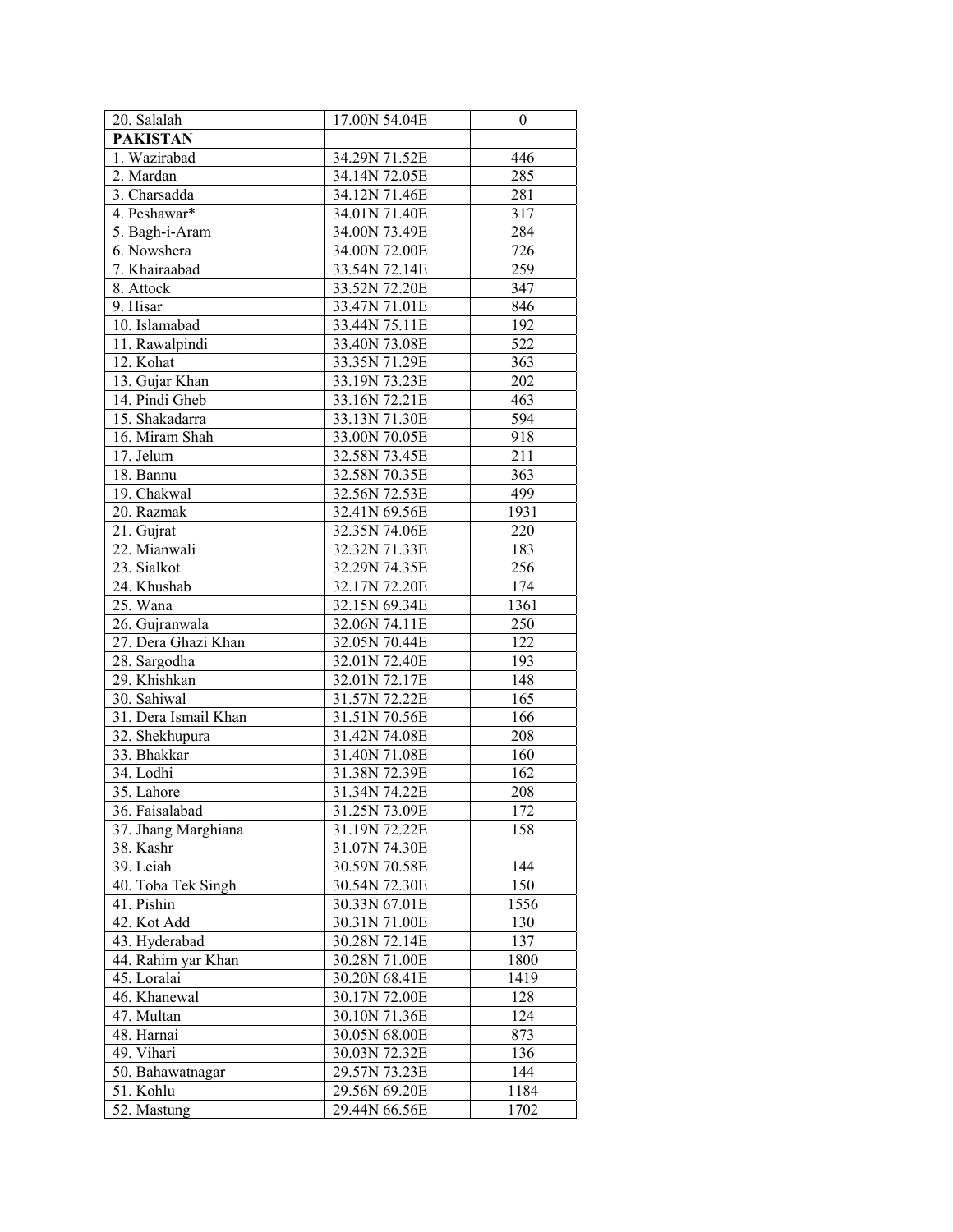| 53. Lyallpur                     | 29.36N 71.48E                | 112            |
|----------------------------------|------------------------------|----------------|
| 54. Lodhran                      | 29.32N 71.40E                | 111            |
| 55. Sibi                         | 29.31N 67.54E                | 131            |
| 56. Dadhor                       | 29.27N 67.35E                | 1329           |
| 57. Kechi Kalat                  | 29.15N 69.19E                | 803            |
| 58. Fort Abbas                   | 29.12N 73.00E                | 139            |
| 59. Lahri                        | 29.12N 68.15E                | 120            |
| 60. Dera Nawab                   | 29.09N 71.15E                | 101            |
| 61. Dalbandin                    | 28.56N 64.30E                | 843            |
| 62. Liaquatpur                   | 28.55N 70.57E                | 96             |
| 63. Temple Dera                  | 28.29N 68.14E                | 61             |
| 64. Sadiqabad                    | 28.16N 70.09E                | 75             |
| 65. Jacobabad                    | 28.16N 68.30E                | 60             |
| 66. Kholistan                    | 28.15N 70.45E                | 88             |
| 67. Thul                         | 28.14N 68.50E                | 60             |
| 68. Sukkur                       | 28.11N 68.44E                | 62             |
| 69. Shikarpur                    | 27.58N 68.42E                | 63             |
| 70. Larkana*                     | 27.33N 68.18E                | 44             |
| 71. Kharipur                     | 27.30N 68.50E                | 50             |
| 72. Khaipur Nathan Shah          | 27.09N 67.45E                | 34             |
| 73. Mahri                        | 26.59N 66.45E                | 909            |
| 74. Dadu                         | 26.42N 67.48E                | 24             |
| 75. Bela                         | 26.14N 66.19E                | 75             |
| 76. Turbot                       | 26.00N 63.06E                | 151            |
| 77. Uthal                        | 25.48N 66.40E                | 16             |
| 78. Tandojam                     | 25.25N 68.31E                | 12             |
| 79. Karachi                      | 24.51N 67.02E                | 15             |
| 80. Tatta                        | 24.44N 67.58E                | 878            |
| 81. Gharo                        | 24.44N 67.35E                | 24             |
| 82. Badin                        | 24.38N 68.53E                | 5              |
| 83. Chhad Bet                    | 24.14N 70.09E                |                |
| <b>SAUDI ARABIA</b>              |                              |                |
| 1. Al Gassem                     | 26.41N 42.50E                |                |
| 2. Al Kharj                      | 24.14N 47.22E                | 412            |
| 3. Riyadh*                       | 24.39N 46.52E                | 6              |
| <b>SRI LANKA</b>                 |                              |                |
| 1. Kuchchaveli                   | 8.49N 81.05E                 | $\overline{c}$ |
| 2. Kondaichchi                   | 8.43N 79.58E                 | 10             |
| 3. Trincolmalee                  | 8.34N 81.13E                 | 4              |
| 4. Mullikulam                    | 8.34N 79.55E                 | 10             |
| 5. China Bay                     | 8.33N 81.11E                 | 10             |
| 6. Tampalakamam                  | 8.30N 81.05E                 | 1              |
| 7. Anuradhapura*                 | 8.18N 80.24E                 | 8              |
| 8. Mavilla                       | 8.11N 81.16E                 | 16             |
| 9. Punanai                       | 7.58N 81.22E                 | 32             |
| 10. Kottapitiy                   | 7.48N 80.50E                 | 108            |
| 11. Madagama                     | 7.37N 80.17E                 | 166            |
| 12. Matale                       | 7.28N 80.37E                 | 534            |
| 13. Kurunegala                   | 7.28N 80.23E                 | 305            |
| 14. Hassalaka<br>15. Mahiyangana | 7.20N 80.57E<br>7.19N 80.58E | 164<br>126     |
| 16. Makandura*                   | 7.19N 79.58E                 | 19             |
| 17. Kandy                        | 7.17N 80.40E                 | 473            |
| 18. Maduru                       | 7.16N 81.13E                 | 230            |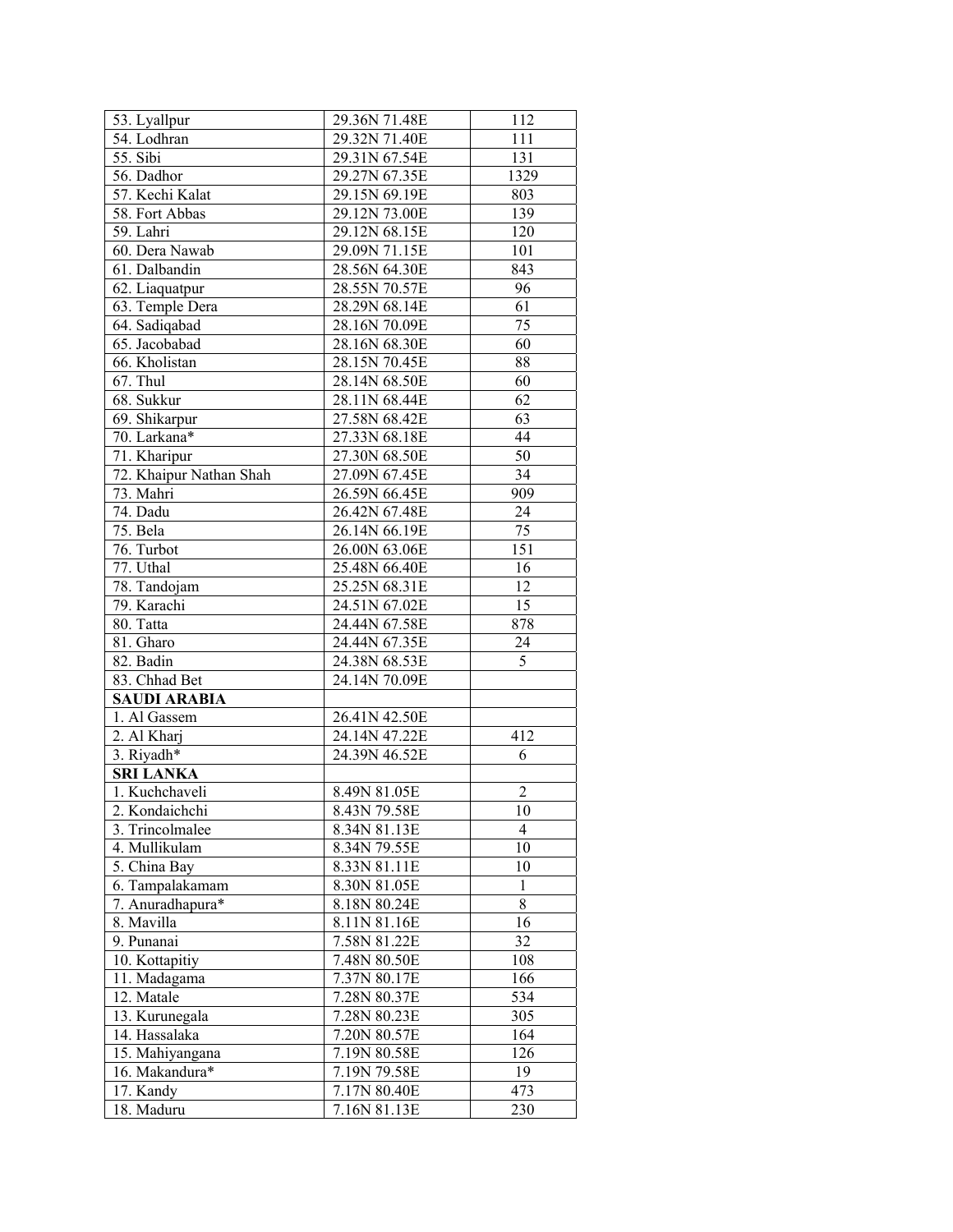| 19. Peradeniya                | 7.15N 80.35E                    | 575              |
|-------------------------------|---------------------------------|------------------|
| 21. Kegalla                   | 7.14N 80.21E                    | 301              |
| 22. Minipe                    | 7.13N 80.58E                    | 153              |
| 23. Bibile                    | 7.09N 81.14E                    | 304              |
| 24. Paradeniya                | 7.05N 80.16E                    | 137              |
| 25. Kelaniya                  | 6.59N 79.55E                    | 11               |
| 26. Colombo                   | 6.55N 79.52E                    | 5                |
| 27. Nawela                    | 6.54N 81.04E                    | 212              |
| 28. Welimada                  | 6.54N 80.55E                    | 1128             |
| 29. Kalatuwawa                | 6.51N 80.10E                    | 132              |
| 30. Ratmalana                 | 6.48N 79.54E                    | $\,1$            |
| 31. Okkampitiya               | 6.45N 81.16E                    | 128              |
| 32. Gampalia                  | 6.43N 81.01E                    | 439              |
| 33. Gilimale                  | 6.43N 80.25E                    | 154              |
| 34. Uggalkaltota              | 6.39N 80.53E                    | 1532             |
| 35. Hunuwella                 | 6.36N 80.36E                    | 179              |
| 36. Kalutara                  | 6.35N 79.59E                    | 15               |
| 37. Kitulkote                 | 6.30N 81.07E                    | 89               |
| 38. Bodagama                  | 6.25N 81.05E                    | 89               |
| 39. Induruwa                  | 6.22N 80.00E                    | $\boldsymbol{0}$ |
| 40. Yala                      | 6.22N 81.30                     | $\overline{c}$   |
| 41. Hiniduma                  | 6.19N 80.20E                    | 148              |
| 42. Palatupana                | 6.16N 81.24E                    | 3                |
| 43. Angunakolapelessa         | 6.10N 80.54E                    | 29               |
| 44. Hambatota                 | 6.07N 81.07E                    | $\boldsymbol{0}$ |
| <b>SUDAN</b>                  |                                 |                  |
| 1. Al Khartum                 | 15.35N 32.32E                   | 377              |
| <b>THAILAND</b>               |                                 |                  |
| 1. Mae Ai                     | 20.12N 100.17E                  | 459              |
| $2.$ Fang*                    | 20.05N 99.30E                   | 471              |
| 3. Chiang Rai                 | 19.56N 99.51E                   | 385              |
| 4. Ahn Kang                   | 19.54N 99.31E                   |                  |
|                               |                                 | 405              |
| 5. Ban Huai Nam Dang          | 19.31N 99.43E                   |                  |
| 6. Chiang Dao                 | 19.22N 98.59E                   | 380              |
| 7. Doi Saket                  | 18.52N 99.09E<br>18.48N 98.59E  | 349<br>310       |
| 8. Chiang Mai*                |                                 | 200              |
| 9. Muang Nan                  | 18.47N 100.50E<br>18.47N 98.32E |                  |
| 10. Ban Mae Hae               |                                 | 117<br>237       |
| 11. Lampang<br>12. Nong Khai* | 18.16N 99.30E                   | 168              |
|                               | 17.52N 102.44E                  |                  |
| 13. Ban Na Phiang             | 17.40N 104.15E                  | 138              |
| 14. Uttaradit*                | 17.37N 100.06E                  | 246              |
| 15. Loei                      | 17.28N 101.43E                  | 253              |
| 16. Udon Thani*               | 17.24N 102.47E                  | $\overline{174}$ |
| 17. Sam Ngao                  | 17.12N 99.03E                   | 108              |
| 18. Sakhon Nahon*             | 17.10N 104.08E                  | 176              |
| 19. Ban Dan Lan Hoi           | 17.00N 99.42E                   | 52               |
| 20. Tak*                      | 16.51N 99.08E                   | 111              |
| 21. Phitsanulok*              | 16.50N 100.15E                  | 41               |
| 22. Kamphaeng Phet            | 16.28N 99.31E                   | 75               |
| 23. Khon Kaen*                | 16.26N 102.49E                  | 164              |
| 24. Roi Et*                   | 16.05N 103.38E                  | 143              |
| 25. Nakhon Sawan              | 15.42N 100.04E                  | 43               |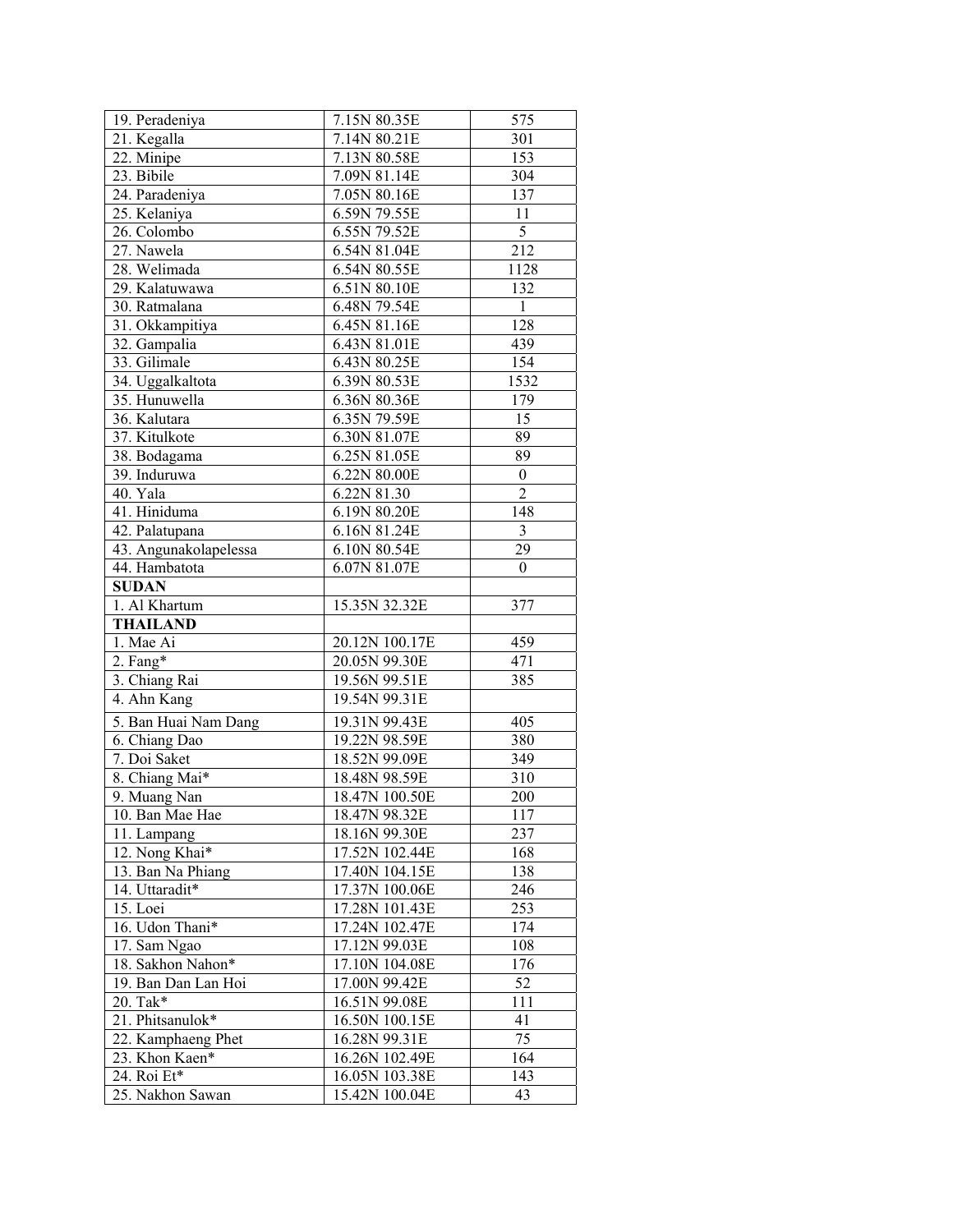| 26. Khao Yai Nat Pk         | 15.23N 99.22E  | 1246             |
|-----------------------------|----------------|------------------|
| 27. Ubon Ratchathani*       | 15.13N 104.51E | 12               |
| 28. Ban Khan                | 15.13N 102.28E | 147              |
| 29. Nakhon Ratchasima*      | 15.00N 102.06E | 177              |
| 30. Lopburi*                | 14.49N 100.37E | 6                |
| 31. Ang Thong*              | 14.35N 100.25E | 14               |
| 32. Saraburi                | 14.32N 10.53E  | 21               |
| 33. Nakhon Nayok            | 14.15N 101.12E | 23               |
| 34. Suphan Buri*            | 14.14N 100.07E | 10               |
| 35. Ban Peng                | 14.13N 100.34E | 9                |
| 36. Sai Yok                 | 14.09N 99.10E  | 40               |
| 37. Ban Khlong Sip          | 14.04N 100.49E | 15               |
| 38. Kanchanburi             | 14.02N 99.32E  | 53               |
| 39. Amphoe Kabin Buri       | 13.58N 101.43  | 10               |
| 40. Kamphaeng Saen          | 13.58N 99.57E  | 10               |
| 41. Nakhon Pathom           | 13.49N 100.02E | $\mathfrak{Z}$   |
| 42. Chachoengsao            | 13.39N 101.03E | $\overline{c}$   |
| 43. Bangkok*                | 13.39N 100.31E | $\boldsymbol{0}$ |
| 44. Samut Prakan*           | 13.32N 100.35E | $\overline{c}$   |
| 45. Ratchaburi*             |                | 19               |
|                             | 13.31N 99.47E  | 5                |
| 46. Samut Songkhram*        | 13.25N 100.01E | $\overline{6}$   |
| 47. Chon Buri*              | 13.21N 100.58E | 5                |
| 48. Phetburi*               | 13.05N 99.58E  |                  |
| 49. Ban Sara Khuan          | 13.01N 99.55E  | 11               |
| 50. Pattaya                 | 12.56N 100.52E | 8                |
| 51. Ban Hua Hin             | 12.56N 100.02E | $\,1$            |
| 52. Cha Am                  | 12.48N 99.57E  | 8                |
| 53. Chantaburi*             | 12.36N 102.07E | 6                |
| 54. Sattahip                | 12.36N 100.56E | $\overline{4}$   |
| 55. Trat*                   | 12.16N 102.30E | 12               |
| 56. Prachuap Khiri Khan*    | 11.50N 100.01E | $\,1$            |
| 57. Chumphon*               | 10.30N 99.11E  | 11               |
| 58. Ban Pak Chan            | 10.32N 98.51E  | 16               |
| 59. Ko Phangan*             | 9.43N 100.00E  | 16               |
| 60. Ko Samui*               | 9.25N 99.58E   | 275              |
| 61. Chaiyaphum*             | 9.25N 99.13E   | 210              |
| 62. Surat Thani*            | 9.07N 99.19E   | 6                |
| $\overline{63}$ . Ta Sala   | 8.40N 99.55E   | $\mathbf{I}$     |
| 64. Nakhon Si Thammarat     | 8.25N 99.58E   | 9                |
| 65. Narathiwat              | 6.25N 101.51E  | 2                |
| <b>UNITED ARAB EMIRATES</b> |                |                  |
| 1. Ra's al Khaymah          | 25.47N 55.56E  | 26               |
| 2. Diba                     | 25.37N 56.16E  | 17               |
| 3. Masafi                   | 25.18N 56.09E  | 567              |
| 4. Dibai                    | 25.15N 55.16E  | 8                |
| 5. Abu Dhabi                | 24.28N 54.22E  | 3                |
| 6. Buraimi                  | 24.15N 55.45E  | 285              |
| <b>VIETNAM</b>              |                |                  |
| 1. Sonla*                   | 21.19N 103.54E | 662              |
| 2. Ha Noi                   | 21.01N 105.50E | 25               |
| 3. Chieng Khua*             | 20.51N 104.28E | 1171             |
| 4. Moc Chau*                | 20.15N 104.37E | 1050             |
| 5. Kon Tum*                 | 14.22N 107.57E | 513              |
| 6. Pleiku*                  | 14.07N 108.04E | 792              |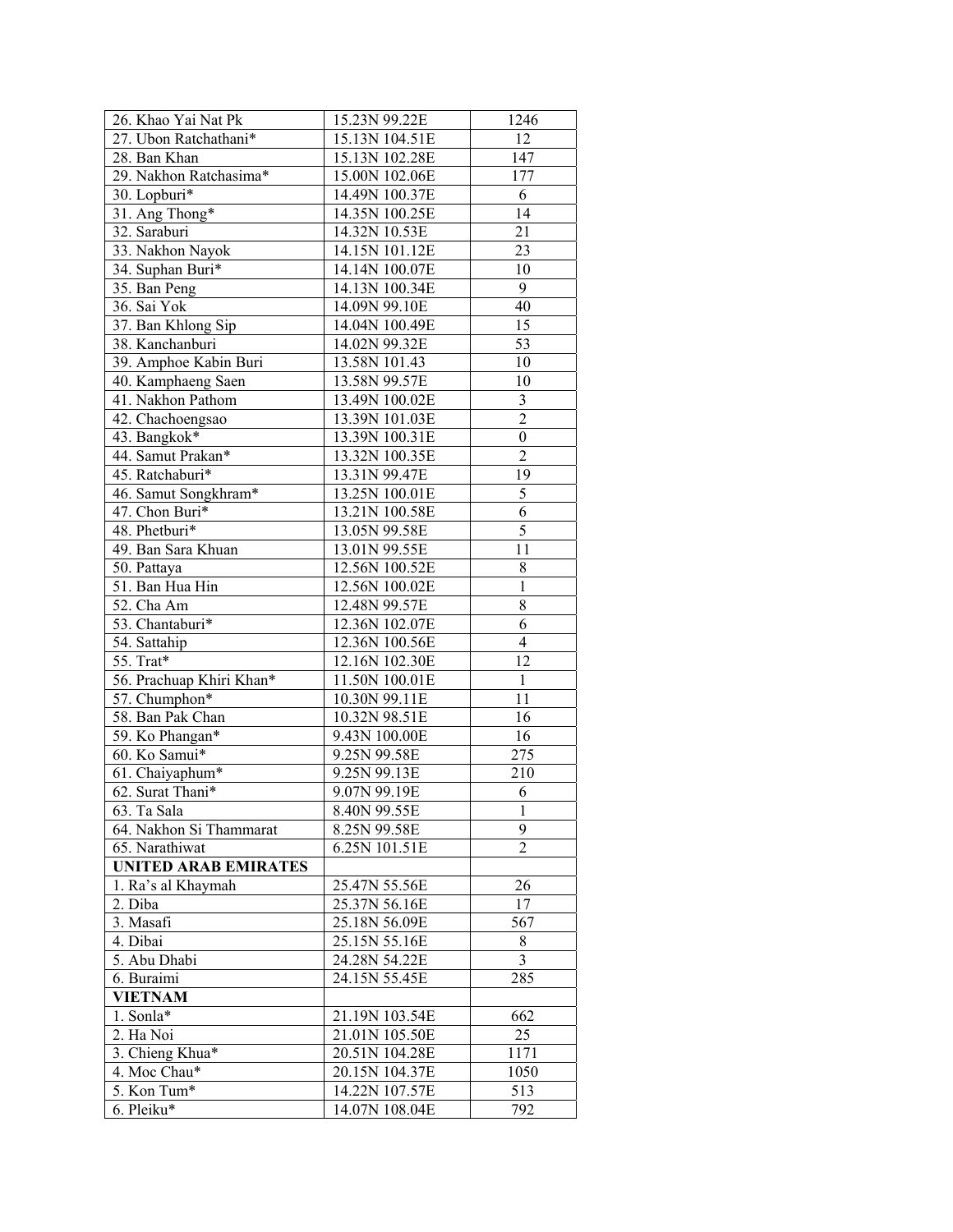| 7. Mt Lang Bian       | 12.59N 108.32E | 1553           |
|-----------------------|----------------|----------------|
| 8. Ban Me Thaot       | 12.41N 108.02E | 481            |
| 9. Ninh Hoa           | 12.28N 109.07E | 12             |
| 10. Nha Trang         | 12.15N 109.10E | 3              |
| 11. Dalat*            | 11.56N 108.25E | 1475           |
| 12. Fyan              | 11.52N 108.12E | 971            |
| 13. Di Linh           | 11.36N 108.08E | 964            |
| 14. Phan Rang         | 11.34N 109.00E | 5              |
| 15. Blao              | 11.33N 107.49E | 200            |
| 16. Phan Thiet        | 10.56N 108.06E | 10             |
| 17. Ho Chih Minh City | 10.46N 106.43E | 4              |
| 18. Cho Gao*          | 10.20N 106.28E | $\theta$       |
| 19. Pho Quoc Island*  | 10.19N 104.00E | 115            |
| 20. Can Tho*          | 10.03N 105.46E | $\overline{2}$ |
| 21. Uminh*            | 9.20N 104.54E  |                |
| 22. Karyu Danar       |                |                |

.

References to the distribution of *A. florea* by countries listed above are as follows. **Bangladesh:** Dewan, 2001; Hossain and Sharif, 1988; Islam, 2000; Maa, 1953; Murrell and Nash, 1981; Nash and Murrell, 1981; Otis, 1991, 1994, 1997; Otis et al., 2001; Partap and Verma, 2000; **Bhutan:** Ghalay, 1996; Verma, 1992; **Cambodia:** Maa, 1953; Massé, 1950; Otis, 1991, 1994, 1997; Otis et al., 2001; Partap and Verma, 2000; Poilane, 1926; **China:** Ashmead, 1904; Chen, 1993, 2003; Gong, 1983; Kellogg, 1938; Kuang and Li, 1985, 1988; Kuang and Tan, 1996; Kuang et al., 2002; Li et al., 1986; Maa, 1953; Otis, 1991, 1994, 1997; Otis et al., 2001; Partap and Verma, 2000; Rinderer et al., 1993, 1995; Sakagami, 1960; Wang, 1989; Woyke, 1976, 2000; Woyke and Wongsiri, 1992; Wu and Kuang, 1986, 1987; **India:** Aggarwal and Kapil, 1988; Ashmead, 1904; Bhandari, 1983; Bingham, 1897; Chahal et al., 1986; Chaudhary et al., 1994; Deodikar, 1959; Deodikar et al., 1977; Dhaliwal and Atwal, 1969; Ghatge, 1949; Govindappa and Shivamurthy, 1975; Griffiths and Bowman, 1981; Gupta and Kapil, 1984; Jain, 1967; Kshirsagar et al., 1983; Maa, 1953; Makhmoor and Ahmad, 2001; Mehta, 1948; Millen, 1944; Morse et al., 1967; Muttoo, 1957; Narayanan et al., 1960; Nixon, 1983; Oldroyd et al., 1992; Otis, 1991, 1994, 1997; Pandey, 1974; Parthiban et al., 1994; Patel et al., 1988; Petrov, 1992; Phadke, 1968; Pundir, 1971; Rahman and Singh, 1946, 1950; Ramanujam and Kalpana, 1992; Ratnam, 1939; Reddi et al., 1983; Ruttner, 1988; Saini et al., 1983; Sandhu and Singh, 1960; Sen Sarma et al., 2000; Sharma, 1983; Sheikh and Chetry, 2000; Sihag and Abrol, 1986; Singh and Singh, 1981; Singh et al., 1995; Sinha and Chakrabarti, 1983; Skorikov, 1929; Soman, 1990; Soman and Chawda, 1996; Stitz and Szebe, 1933; Surdacki, 1973; Thakar and Tonapi, 1962; Woyke, 1976, 2000; **Indonesia:** Franssen, 1932; Hadorn, 1946; Maa, 1953; Otis, 1997; Otis et al., 2001; Raffiudin and Crozier, 2001; von Buttel-Reepen, 1906, 1921; **Iran:** Ahmadi, 1988; Alizadeh and Mossadegh, 1994; Askendari, 1970; Dewan, 2001; Komeili, 1990; Mossadegh and Birjandi, 1986; Mossadegh, 1991, 1993, 1994; Otis, 1991, 1994, 1997; Otis et al., 2001; Polous, 1969; Pourasghar, 1979; Ruttner, 1988; Ruttner et al., 1985, 1995; Tahmasebi et al., 1998; Tirgari, 1971; Tirgari et al., 1969; Warncke, 1979; **Iraq:**  Bradbear, 1988, 2001; Glaiim, 1992; **Laos:** Massé, 1950; Petersen and Cervancia, 2001; Poilane, 1926; **Myanmar:** Bingham, 1897; Lwin, 1994; Maa, 1953; Otis, 1991, 1994,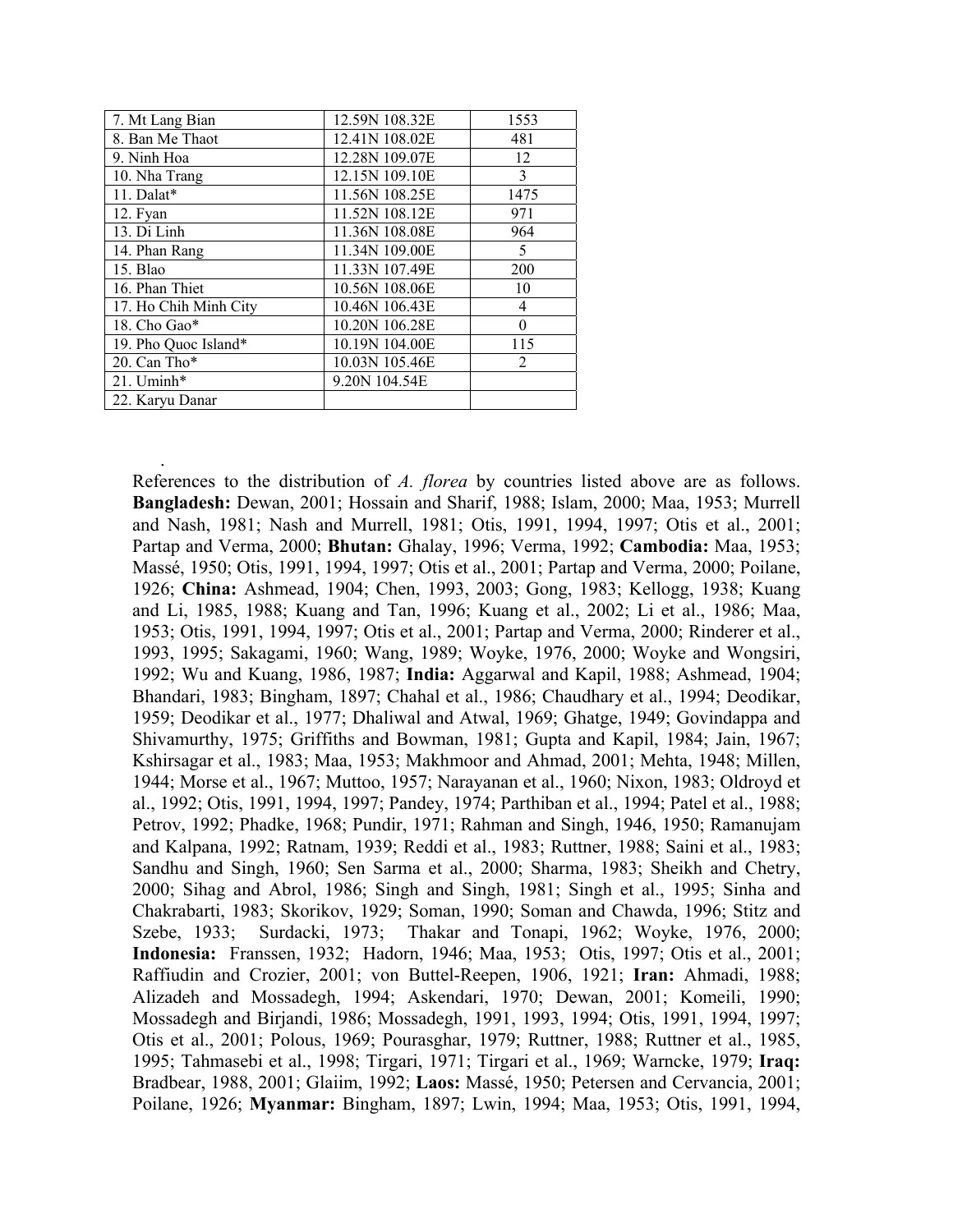1997; Otis et al., 2001; **Nepal:** Allen, 1995; Allen and Ball, 1996; Anonymous, 1982; Otis, 1991, 1994, 1997; Otis et al., 2001; Shrestha, 1996; Thapa et al., 2001; **Oman:**  Dutton and Simpson, 1977; Dutton and Free, 1979; Free, 1981; Whitcombe, 1980, 1984; **Pakistan:** Crane, 1997; Khan, 1992; Maa, 1953; Mogga and Ruttner, 1988; Muzaffar and Ahmad, 1989a,b; Otis, 1991, 1994, 1997; Otis et al., 2001; Smith, 1990, 1991; Yoshida, 1999; **Philippines:** de Guzman et al., 1992; **Saudi Arabia:** Al'ghamdi and Al'mugharabi, 2000; Brown and Hamer, 1983; **Sri Lanka:** Bingham, 1897; Keeling et al., 2000; Koeniger, 1988; Koeniger, 1976; Koeniger and Wijayagunasekara, 1976; Koeniger and Vorwohl, 1979; Koeniger et al., 1982, 1989, 1993; Maa, 1953; Otis, 1991, 1994, 1997; Otis et al., 2001; Punchihewa et al., 1985; Sakagami, 1960; Sheppard and Berlocher, 1989; von Buttel-Reepen, 1906, 1921; Yoshida, 1999; **Sudan:** Lord and Nagi, 1987; Mogga and Ruttner, 1988; **Thailand:** Akratanakul, 1977; Chaiyawong, 2001; Dyer, 1987; Dyer and Seeley, 1991a,b; Enderlein, 1906; Gan et al., 1991; Griffiths and Bowman, 1981; Koeniger, 1988; Koeniger, 1976; Koeniger and Wijayagunasekara, 1976; Koeniger and Vorwohl, 1979; Koeniger et al., 1982, 1989, 1993; Lekprayoon and Tangkanasing, 1991; Maa, 1953; Morse et al., 1967; Morse and Benton, 1967; Nixon, 1983; Oldroyd et al., 1992; Otis, 1991, 1994, 1997; Otis et al., 2001; Petrov, 1992; Rinderer et al., 1993, 1995; Ruttner, 1988; Ruttner et al., 1985, 1995; von Buttel-Reepen, 1906, 1921; Wongsiri et al., 1990, 1996; Woyke 1976, 2000; Yoshida, 1999; **United Arab Emirates:** Brown and Hamer, 1983; Karpowicz, 1980; **Vietnam:** Dung et al., 1996; Maa, 1953; Massé, 1950; Mulder, 1992; Otis, 1991, 1994, 1997; Otis et al., 2001; Poilane, 1926; Trung et al., 1996; Woyke and Wongsiri, 1992.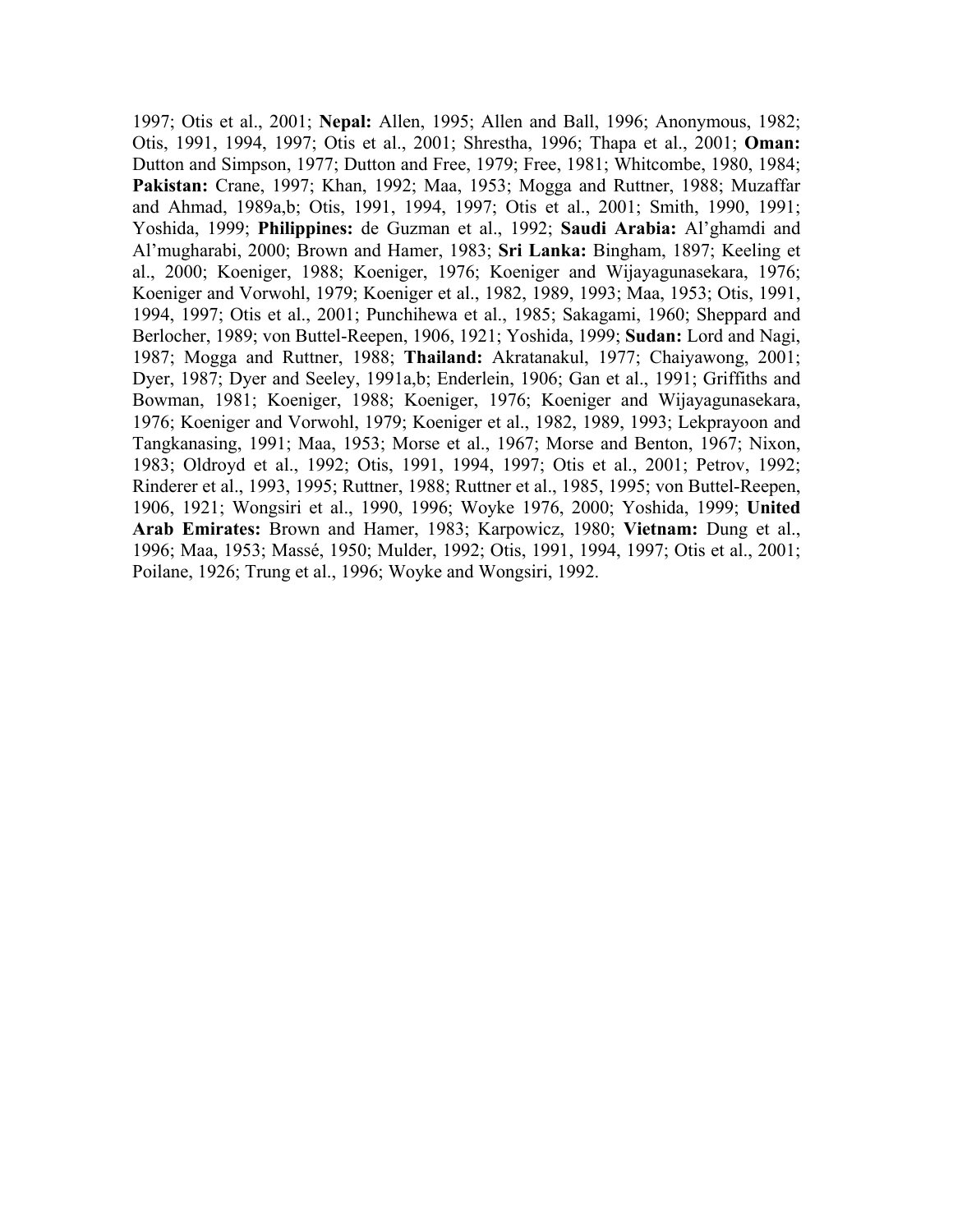## **REFERENCES**

- Aggarwal K., Kapil R.P. (1988) Seasonal population dynamics of *Tropilaelaps clareae* (Acari: Laelapidae) in *Apis dorsata* colonies, in: Channabasavanna G.P., Viraktamath C.A. (Eds.), Progress in Acarology, Oxford and IBH Publishing Company, New Delhi, India, pp. 283-286.
- Ahmadi A.A. (1988) Parasites of *Apis florea* in Iran, Bee World. 69, 159-161.
- Akratanakul P. (1977) The natural history of the dwarf honey bee, *Apis florea* F. in Thailand, Thesis, Cornell University, Ithaca, New York, pp. 1-91.
- Al'ghamdi A., Al'mugharabi J. (2000) *Apis florea* in Saudi Arabia, Proc. 4<sup>th</sup> Asian Apic. Assoc. Conf. pp. 44-45.
- Alizadeh A., Mossadegh M.S. (1994) Stonebrood and some other fungi associated with *Apis florea* in Iran, J. Apic. Res. 33, 213-218.
- Allen M.F. (1995) Bees and beekeeping in Nepal, Bee World. 76, 185-194.
- Allen M., Ball B.V. (1996) The incidence and world distribution of honey bee viruses, Bee World. 77(3), 141-162.
- Anonymous (1982) Pollination trial in Chinese cabbage, Lumle Agricultural Centre Annual Report, pp. 16-18.
- Ashmead W.H. (1904) Remarks on honey bees, Proc. Entomol. Soc. Wash. 6, 120-123.
- Askendari H. (1970) The biology of the little honeybee (*Micrapis florea* F.) in Khuzestan, Thesis, Iran. (in Persian).
- Bhandari V.C. (1983) Biometrical studies on *Apis florea* F. and *Apis dorsata* F. of northwestern India, Thesis, Himachal Pradesh University, Simla, India, pp. 1-92.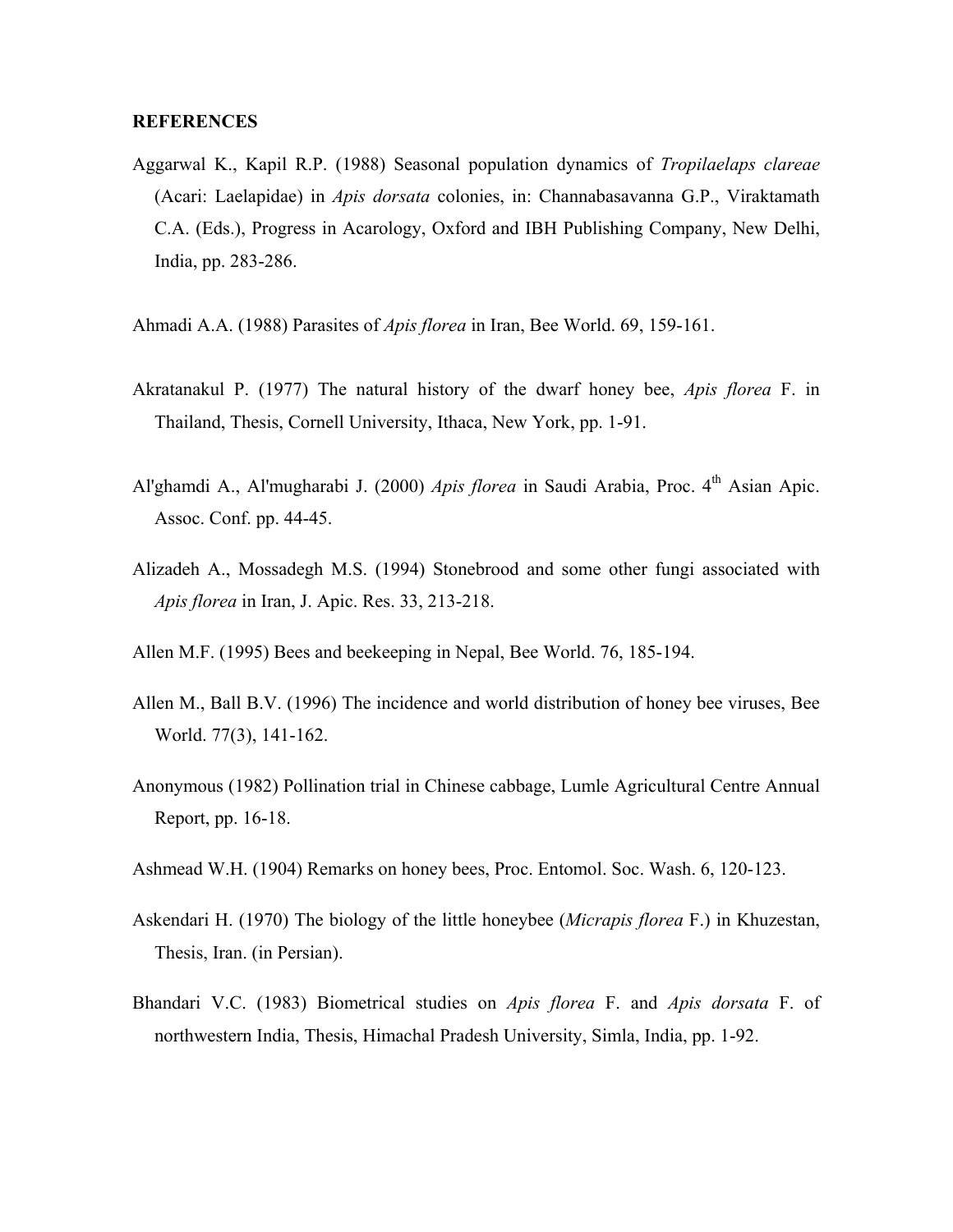- Bingham C.T. (1897) The Fauna of British India, Including Ceylon and Burma. Hymenoptera. Vol. I (wasps and bees), Taylor and Francis, London, pp. 1-579.
- Bradbear N.J. (1988) World distribution of major honeybee diseases and pests, Bee World. 69, 15-39.
- Bradbear N.J. (2001) Beekeeping for people living in countries under stress: Afghanistan and Iraq, Proc.  $7<sup>th</sup>$  Int. Conf. Apic. Trop. Climates, Chiang Mai, pp. 421-425.
- Brown B., Hamer I. (1983) An unusual recording of honeybees (*Apis florea*) in Abu Dhabi, Bull. Emirates Nat. Hist. Group (Abu Dhabi) 19, 28.
- Chahal B.S., Brar H.S., Gatoria G.S., Jhajj H.S. (1986) Aggressive behaviour of *Apis florea* towards *Apis mellifera* in hive robbing and in foraging, J. Apic. Res. 25, 134-138.
- Chaiyawong T. (2001) Morphometric study of *Apis florea* in Thailand, MSc. Thesis, Chulalongkorn University, Bangkok, Thailand, 108 pp.
- Chaudhary O.P., Chawda S.S., Kumar R. (1994) Large scale honey production from *Apis florea* in the Kutch region of Gujarat, India, Bee World. 75, 94-95.
- Chen Y. (1993) Apiculture in China, Agricultural Scitech Publishing House of China, Beijing, pp. 1-178.
- Chen Y. (2003) The Apicultural Science in China, Beijing, pp. 1-777.
- Cockerell T.D.A. (1911) Descriptions and records of bees, Ann. Mag. Nat.Hist.Series, London 8(7), 310-319.
- Crane E. (1997) Beekeeping with *Apis florea* in the Indus basin and some other areas, Bee World. 78(2), 63-66.
- de Guzman L.I., Forbes M., Cervancia C.R., Rinderer T.E., Somera S. (1992) *Apis andreniformis* Smith in Palawan, Philippines, J. Apic. Res. 31, 111.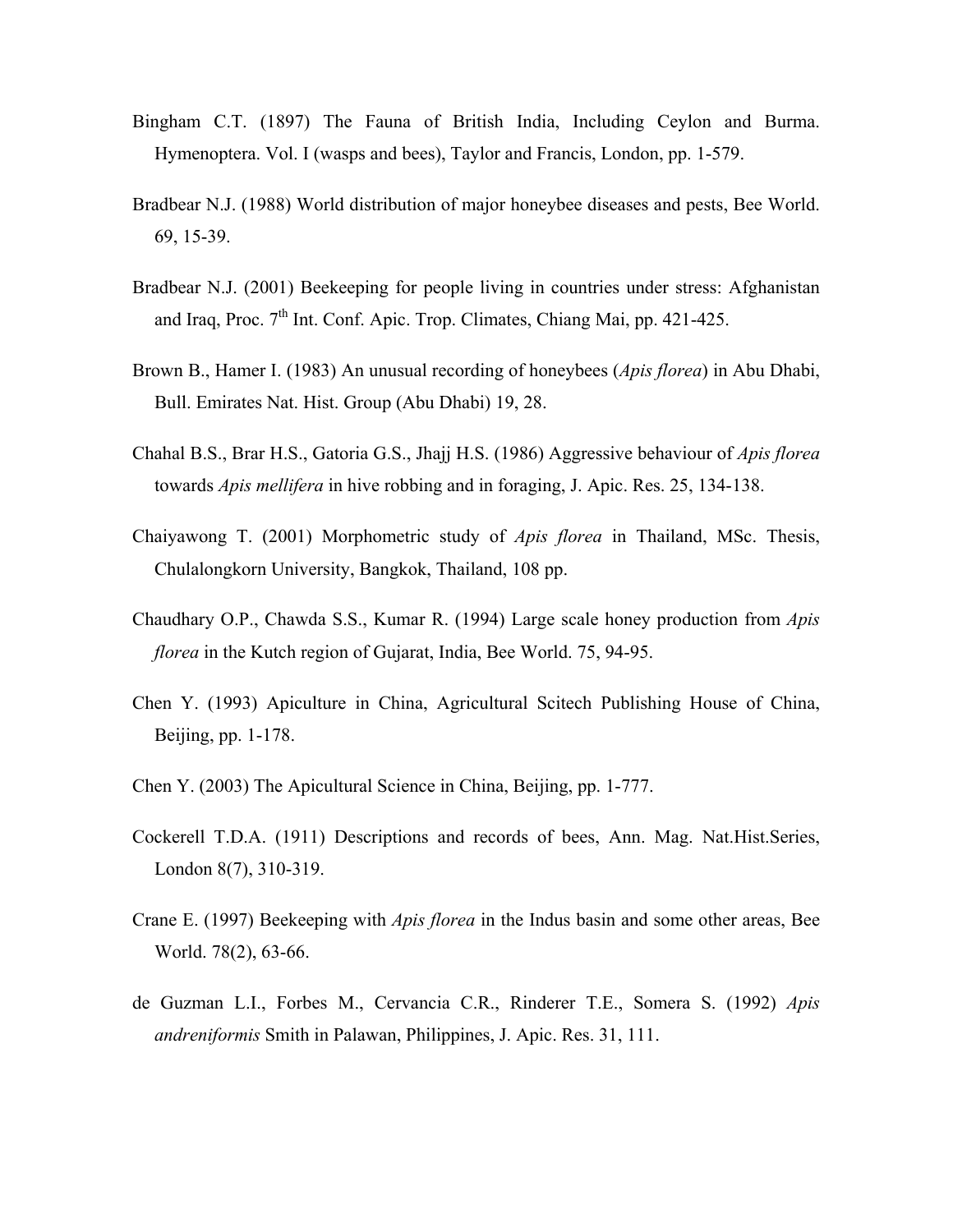- Deodikar G.B. (1959) Geographical distribution based on morphological characters (structure of genitalia and crossability among different bee species), Indian Bee J. 23, 60-61.
- Deodikar G.B., Ghatge A.L., Phadke R.P., Mahindre D.B., Kshirsagar K.K., Muvel K.S., Thakar C.V. (1977) Nesting behaviour of Indian honeybees. III. Nesting behaviour of *Apis dorsata* Fab., Indian Bee J. 39(1/4), 1-12.
- Dewan S.M.A.L. (2001) Foraging and resource utilization of *Apis* spp. (Hymenoptera: Apidae) of Bangladesh, Thesis, University of Wales, Cardiff.
- Dhaliwal G.S., Atwal A.S. (1969) Comparative aggressiveness of the four species of *Apis* under controlled conditions, Indian Bee J. 31, 17-21.
- Dover C. (1929) Wasps and bees in the Raffles Museum, Singapore, Bull. Raffles' Museum, Singapore 2, 43-70.
- Drory E. (1888) From my notebook: notes on bees from a trip around the world, Bienenvater 20, 20-30. (in German).
- Dung P.X., Thai P.H., Trung L.Q. (1996) Some comparative characteristics between *Apis florea* and *Apis andreniformis* in Minh Hai Province, Proc. 3<sup>rd</sup> Asian Apic. Assoc. Hanoi, p. 62.
- Dutton R.W., Free J.B. (1979) The present status of beekeeping in Oman, Bee World. 60, 176-185.
- Dutton R., Simpson J. (1977) Producing honey with *Apis florea* in Oman, Bee World. 58, 71-76.
- Dyer F.C. (1987) Mechanisms of dance orientation in the Asian honey bee *Apis florea* L., J. Comp. Physiol. A 157(2), 183-198.
- Dyer F.C., Seeley T.D. (1991a) Nesting behavior and the evaluation of worker tempo in four honey bee species, Ecology 72, 156-170.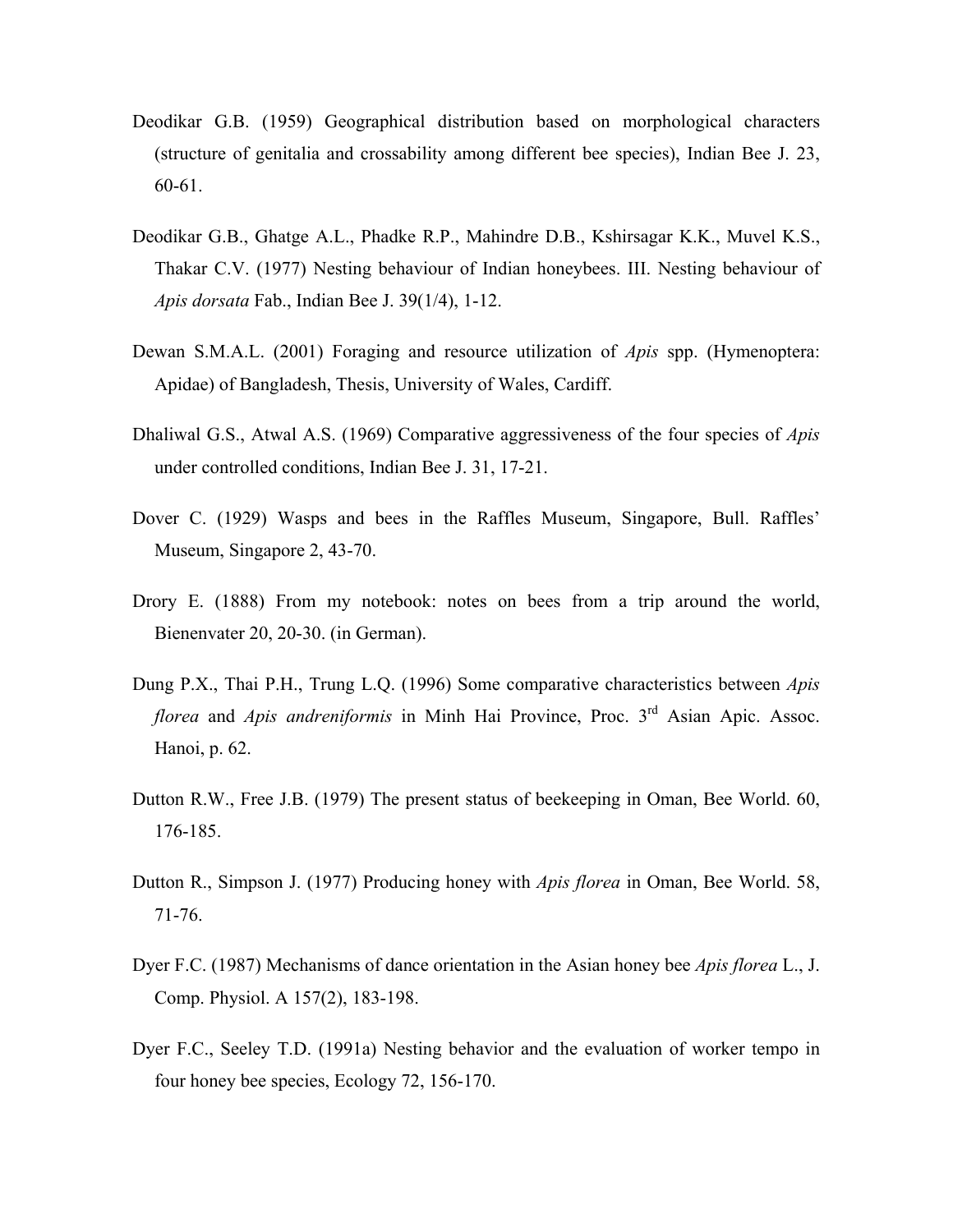- Dyer F.C., Seeley T.D. (1991b) Dance dialects and foraging range in three Asian honey bee species, Behav. Ecol. Sociobiol. 28, 227-233.
- Enderlein G. (1906) New honeybees and contribution to the distribution of the genus *Apis*, Stett. Entomol. Ztg. 67, 331-334. (in German).
- Engel M.S. (1999) The taxonomy of recent and fossil honey bees (Hymenoptera: Apidae; *Apis*), J. Hymenopt. Res. 8, 165-196.
- Fabricius J.C. (1787) Mantissa Insectorum, Hafniae, Proft. Vol. 1, pp. 348. (cited from Maa, 1953).
- Franssen C.J.H. (1932) Notes on *Micrapis florea* F., Natuur. Tijds. Nederlandsch-Indie 92, 55-63.
- Free J.B. (1981) Biology and behaviour of the honeybee, *Apis florea*, and possibilities for beekeeping, Bee World, 62, 46-59.
- GanY.Y., Otis G.W., Mardan M.B., Tan S.G. (1991) Allozyme diversity in Asian *Apis*, in: Smith D.R. (Ed.), Diversity in the Genus *Apis*, Westview Press, Boulder, Co., pp. 117- 130.
- Gerstäcker C.E.A. (1863) On the geographical distribution of honeybees, Ann. Mag. Nat. Hist., London 11, 270-283, 333-347.
- Ghalay D.R. (1996) Beekeeping in Bhutan, Proc. 3<sup>rd</sup> Asian Apic. Assoc. Conf., Hanoi, pp. 208-210.
- Ghatge A. (1949) Some research work on *Apis florea*, Indian Bee J., 11. 5-6, 9.
- Glaiim M.K. (1992) First definite record of *Apis florea* in Iraq, Beek. Dev. 24, 3.
- Gong Y.F. (1983) The natural beekeeping conditions and honeybee races in China, J. Fujian Agric. Coll. 12(3), 241-249.
- Govindappa D.A., Shivamurthy G.R. (1975) The pollination mechanism in *Balanophora abbreviate*, Ann. Bot. 39, 977-978.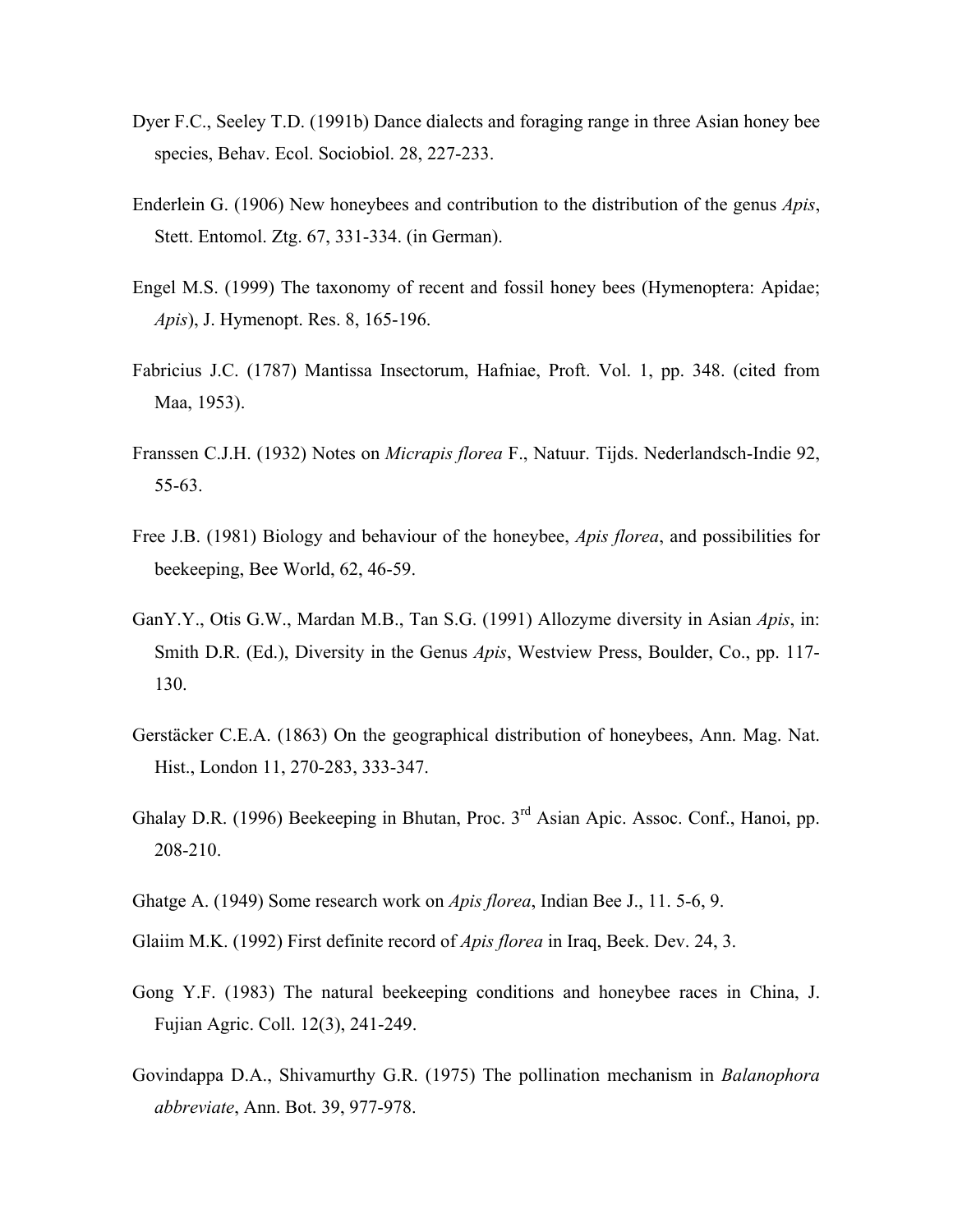- Griffiths D.A., Bowman C.E. (1981) World distribution of the *Varroa jacobsoni*, a parasite of honeybees, Bee World. 62, 154-163.
- Gupta M., Kapil R.P. (1984) Olfactory response of workers of *Apis florea* F. to some repellents in semi-field conditions, Proc.  $5<sup>th</sup>$  Int. Symp. Pollination, Versailles, France, pp. 65-78.
- Hadorn H. (1946) Observations on wild bees in Sumatra, Schweiz. Bienenztg, (in German).
- Hepburn H.R. (2004) Absconding, migration and swarming in honeybees: an ecological and evolutionary perspective, Proc. IUSSI Conf. on Social Insects, St. Petersburg. (in press).
- Hepburn H.R., Smith D.R., Radloff S.E., Otis G.W. (2001a) Infraspecific categories of *Apis cerana*: morphometric, allozymal and mtDNA diversity, Apidologie 32, 3-23.
- Hepburn H.R., Radloff S.E., Verma S., Verma L.R. (2001b). Morphometric analysis of *Apis cerana* populations in the southern Himalayan region, Apidologie 32, 435-447.
- Hossain A.B.M.E., Sharif M. (1988) Beekeeping potentials of Bangladesh. I. Studies on the important honey and pollen sources of northern Chittagong region, Bangladesh, J. Zool. 16(1), 23-30.
- Islam M.N. (2000) Beekeping in Bangladesh, Proc. 4<sup>th</sup> Asian Apic. Assoc., Kathmandu, Nepal, pp. 271-272.
- Jain P.C. (1967) Morphometrics of bees *Apis dorsata* F., *Apis indica* F., *Apis florea* F., *Megachile lanata* F., *Trigona smithii* B. (Hymenoptera, Apidae) and their foraging habits at Udaipur, Thesis, University of Udaipur, Udaipur, India.
- Johnson R.A., Wichern D.W. (1998) Applied Multivariate Statistical Analysis, 4<sup>th</sup> Edition, Prentice Hall, Upper Saddle River, New Jersey.
- Karpowicz J. (1980) Special Report *Apis florea* in Dhofar, Oman Ministry of Agriculture and Fisheries and Durham University. (cited from Whitcombe, 1984).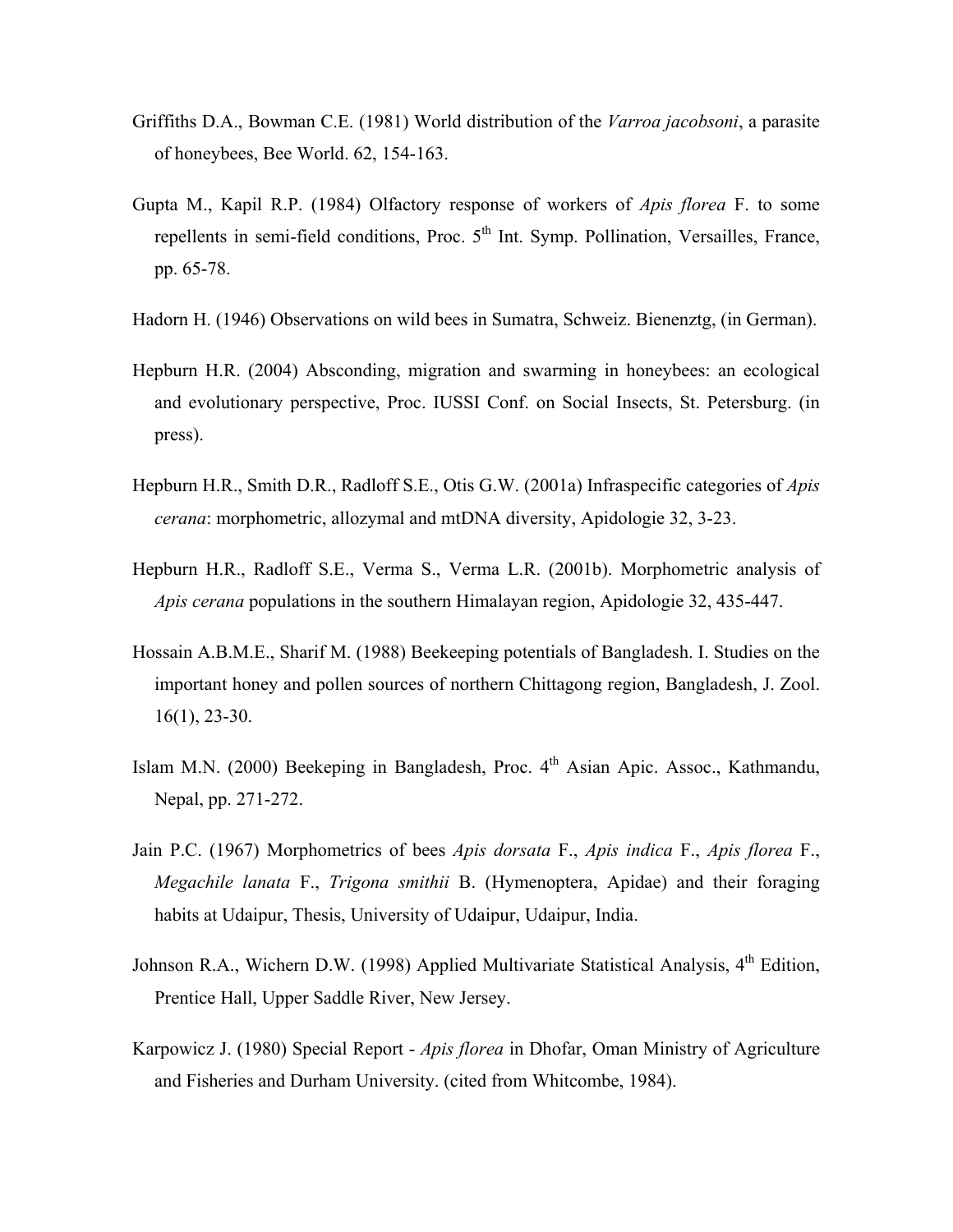- Keeling C.I., Slessor K.N., Koeniger N., Koeniger G., Punchihewa R.W.K. (2000) Quantitative analysis of the mandibular gland components of the dwarf honey bee (*Apis florea*), Apidologie 31, 293-299.
- Kellogg C.R. (1938) Biometrical studies on *Apis florea* Fabricius, The China J. 28, 173- 176.
- Khan B.M. (1992) Honeybee resources in North West Frontier Province of Pakistan, in: Verma L.R. (Ed.), Honeybees in Mountain Agriculture, Oxford and IBH Publishing Company, New Delhi, India, pp. 59-65.
- Koeniger G. (1988) Mating behavior of honey bees, in: Needham G.R., Page R.E., Delfinado-Baker M., Bowman, C.E. (Eds.), Africanized Honey Bees and Bee Mites, Ellis Horwood, Chichester, United Kingdom, pp. 167-172.
- Koeniger G. (1991) Diversity in *Apis* mating systems, in: Smith D.R. (Ed.), Diversity in the Genus *Apis*, Westview Press, Boulder, Co., pp. 199-212.
- Koeniger N. (1976) Interspecific competition between *Apis florea* and *Apis mellifera* in the tropics, Bee World. 57, 110-112.
- Koeniger N., Wijayagunasekara N.H.P. (1976) Time of drone flight in the three Asiatic honeybee species (*Apis cerana*, *Apis florea*, *Apis dorsata*), J. Apic. Res. 15, 67-71.
- Koeniger N., Vorwohl G. (1979) Competition for food among four sympatric species of Apini in Sri Lanka (*Apis dorsata*, *Apis cerana, Apis florea* and *Trigona iridipennis*), J. Apic. Res. 18, 95-109.
- Koeniger N., Koeniger G. (1991) An evolutionary approach to mating behaviour and drone copulatory organs in *Apis*, Apidologie 22, 581-590.
- Koeniger N., Koeniger G. (2000) Reproductive isolation among species of the genus *Apis*, Apidologie 31, 313-339.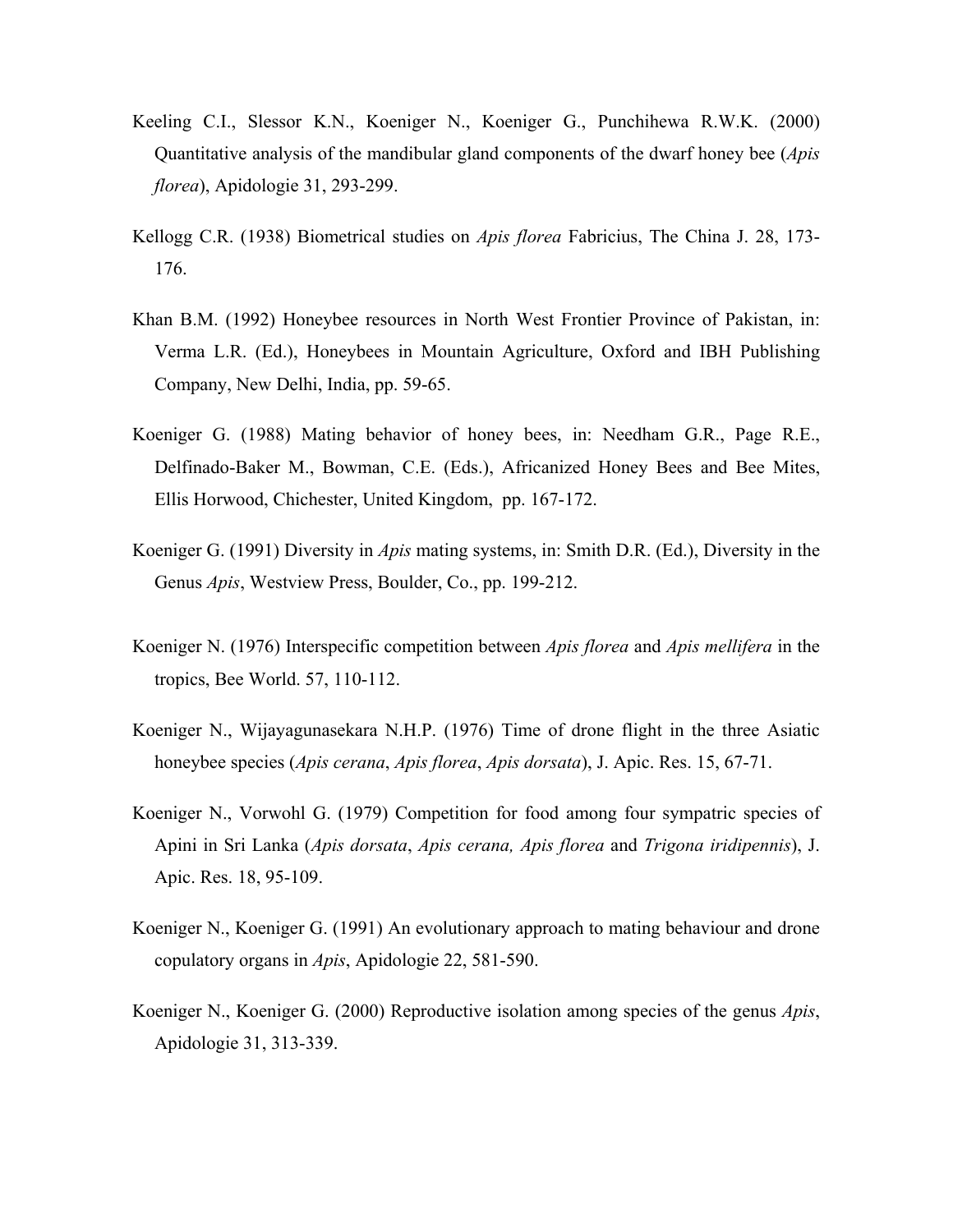- Koeniger N., Koeniger G. (2001) Behavioural mating barriers among sympatric species of the genus, *Apis*, Proc. 7<sup>th</sup> Int. Conf. Apic. Trop. Climates, Chiang Mai, pp. 80-85.
- Koeniger N., Koeniger G., Punchihewa R.W.K., Fabritius M. (1982) Observations and experiments on dance communication in *Apis florea* in Sri Lanka, J. Apic. Res. 21, 45- 52.
- Koeniger N., Koeniger G., Wongsiri S. (1989) Mating and sperm transfer in *Apis florea*, Apidologie 20, 413-418.
- Koeniger N., Koeniger G., De Guzman L.I., Lekprayoon C. (1993) Survival of *Euvarroa sinhai* Delfinado and Baker (Acari, Varroidae) on workers of *Apis cerana* Fabr., *Apis florea* Fabr. and *Apis mellifera* L. in cages, Apidologie 24, 403-410.
- Komeili A.B. (1990) Beekeeping in Iran, Bee World. 71, 12-24.
- Kshirsagar K.K., Muvel K.S., Mittal M.C., Phadke R.P. (1983) Some observations on the behaviour of *Apis florea* F., Proc. 2<sup>nd</sup> Int. Conf. Apic. Trop. Climates, New Delhi, India, pp. 356-366.
- Kuang B.Y., Li Y.C. (1985) The genus *Apis* in China, Chinese Beekeeping 76, 7-9. (in Chinese).
- Kuang B.Y., Li Y.O. (1988) Studies on Apini, Scientia Agric. Sin. 21(2), 85-90. (in Chinese).
- Kuang B.Y., Tan K. (1996) Honeybee genetic diversity and its value to mountain farming, Proc. 3rd Asian Apic. Assoc., Ha Noi, Vietnam, pp. 23-33.
- Kuang B.Y., Tan K, Liu Y.Q. (2002) Honeybee biology, Yunnan Science Publishing House, Kunming, pp. 1-410. (in Chinese).
- Lavrekhin F.A. (1935) Contribution to the study of variation of the honey bee. 2. A comparative biometric characteristic of the sexual appendages of the drones belonging to different forms of the genus *Apis*, Zool. Zh. 14, 655-663. (in Russian).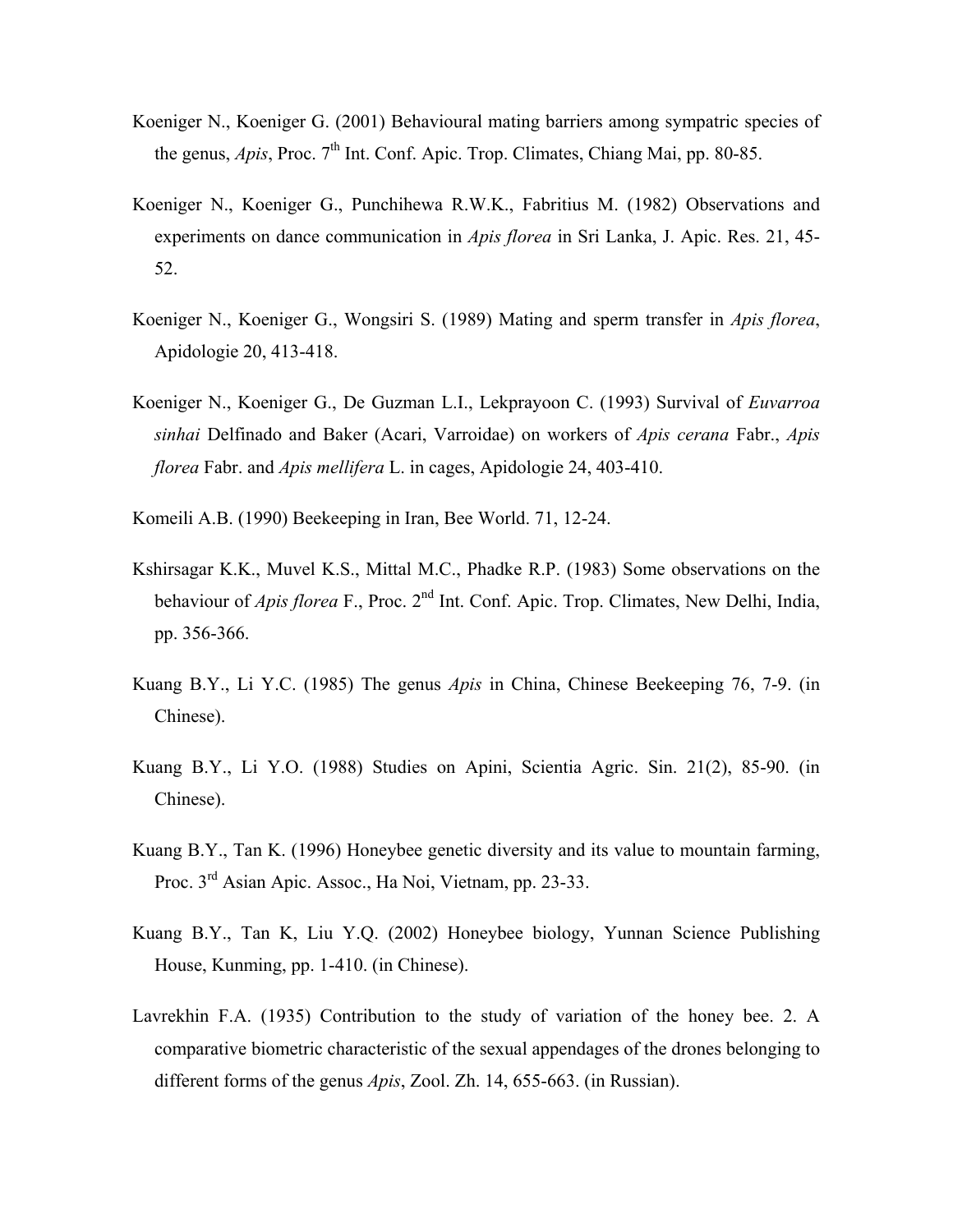- Lekprayoon C., Tangkanasing P. (1991) *Euvarroa wongsirii,* a new species of bee mite from Thailand, Int. J. Acarol. 17(4), 255-258.
- Li S., Meng Y.P., Chang J.T., Li J.H., He S.Y., Kuang B.Y. (1986) A comparative study of esterase isozymes in 6 species of *Apis* and 9 genera of Apoidea, J. Apic. Res. 25, 129- 133.
- Lord W.G., Nagi S.K. (1987) *Apis florea* discovered in Africa, Bee World. 68, 39-40.
- Lwin N.N. (1994) The morphology of *Apis florea* (Linnaeus, 1758) and quality of its honey, Thesis, University of Yangon, pp. 1-91.
- Maa T. (1953) An enquiry into the systematics of the tribus *Apidini* or honey bees (Hymenoptera), Treubia 21, 525-640.
- Makhmoor H.D., Ahmad H. (2001) Biometric studies on four species of honey bees in Jammu region, India, Indian Bee J. 60, 141-142.
- Massé D.M. (1950) Honey bees in French Indo-China, Am. Bee J. 90, 17.
- Mehta V.K. (1948) *Apis florea*, Indian Bee J. 10, 79-81.
- Millen T.W. (1944) *Apis florea*, Indian Bee J. 6, 106-108.
- Mogga J., Ruttner F. (1988) *Apis florea* in Africa: source of the founder population, Bee World. 69, 100-103.
- Morse R.A., Shearer D.A., Boch R., Benton A.W. (1967) Observations on alarm substances in the genus *Apis*, J. Apic. Res. 6, 113-118.
- Morse R.A., Benton A.W. (1967) Venom collection from species of honeybees in southeast Asia, Bee World. 48(1), 19-29.
- Mossadegh M.S. (1991) Geographical distribution, levels of infestation and population density of the mite *Euvarroa sinhai* Delfinado and Baker (Acarina: Mesostigmata) in *Apis florea* F. colonies in Iran, Apidologie 22, 127-134.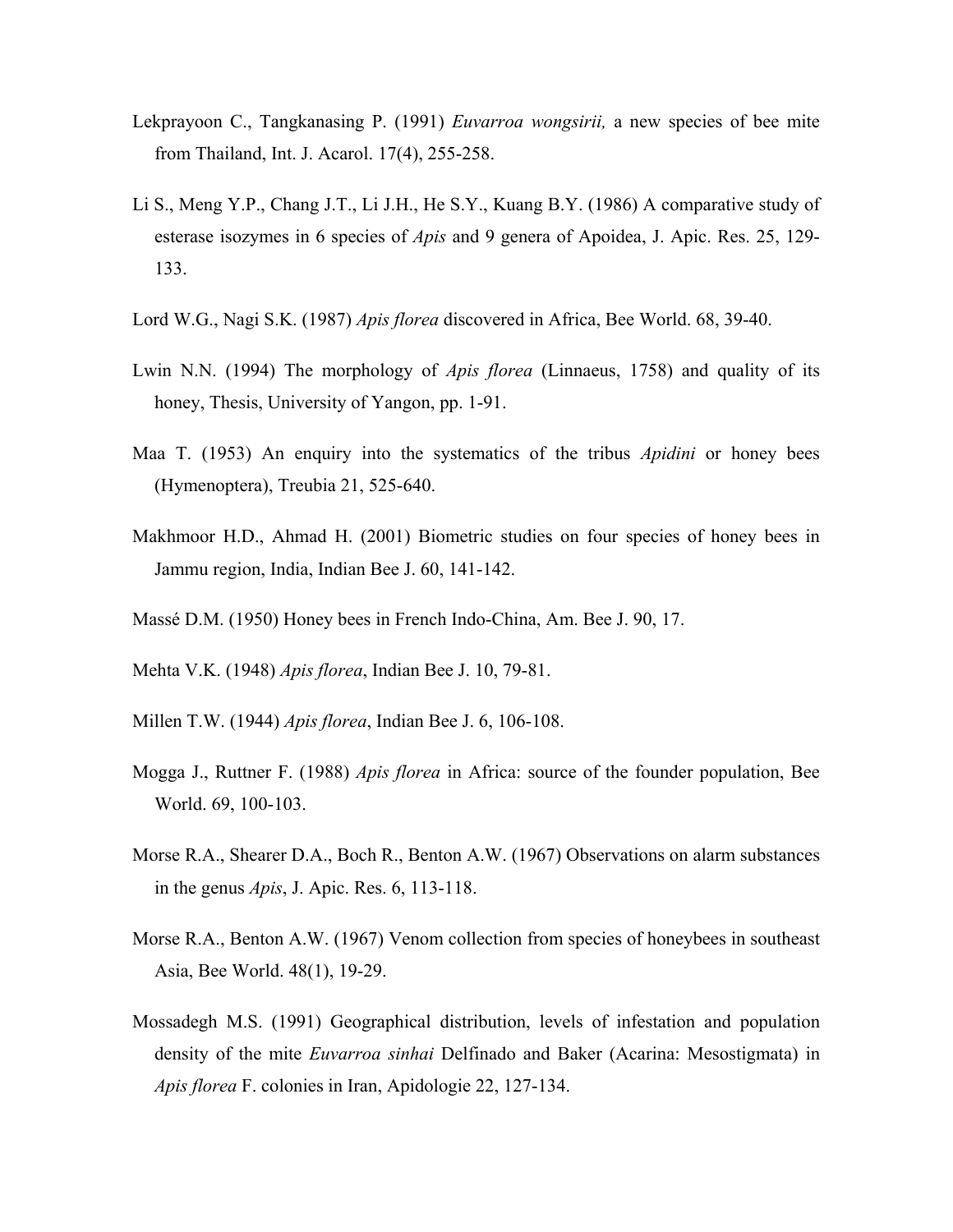- Mossadegh M.S. (1993) New geographical distribution line of *Apis florea* in Iran, in: Connor L.J., Rinderer T., Sylvester H.A., Wongsiri S. (Eds.), Asian Apiculture. Wicwas Press, Cheshire, Connecticut, USA, pp. 64-66.
- Mossadegh M.S. (1994) A new site for *Apis mellifera* in Iran, Bee World. 75(2), 95-96.
- Mossadegh M.S., Birjandi A.K. (1986) *Euvarroa sinhai* Delfinado and Baker (Acarina: Mesostigmata): a parasite mite on *Apis florea* F. in Iran, Am. Bee J. 126, 684-685.
- Mulder V. (1992) Honey and wax production from *Apis dorsata* and *Apis florea* in submerged *Melaleuca* forests in Vietnam, in: Beetsma J. (Ed.), Bees and forests in Tropics.
- Murrell D.C., Nash W.T. (1981) Nectar secretion by toria (*Brassica campestris* L. v. *toria*) and foraging behaviour of three *Apis* species on toria in Bangladesh, J. Apic. Res. 20, 34-38.
- Muttoo R.N. (1957) Some so called "peculiarities" of behaviour of Indian honeybees as compared to the European bees, Indian Bee J., 19, 62-64.
- Muzaffar N., Ahmad R. (1989a) Distribution and competition of *Apis* spp. in Pakistan, Proc. 4<sup>th</sup> Int. Conf. Apic. Trop. Climates, Cairo, Egypt, pp. 449-452.
- Muzaffar N., Ahmad R. (1989b) Insect and plant sources of honeydew honey in Pakistan, Proc.  $4^{th}$  Int. Conf. Apic. Trop. Climates, Cairo, Egypt, pp. 127-133.
- Nanork P., Deowanish S., Wongsiri S. (2001) Mitochondrial DNA variability of dwarf honey bee [*Apis florea* Fabricius (1787)] in Thailand by using PCR-RFLP technique, Proc. 7<sup>th</sup> Int. Conf. Apic. Trop. Climates, Chiang Mai, pp. 341-345.
- Narayanan E.S., Sharma P.L., Phadke K.G. (1960) Studies on biometry of the Indian bees II. Tongue length, wing hooks, worker-brood-cell size and thickness of comb of *Apis florea* F. at Pusa (Bihar), Indian Bee J. 22(10/12), 81-88.
- Nash W.T., Murrell D.C. (1981) Beekeeping in Bangladesh, Am. Bee J. 121, 352-356.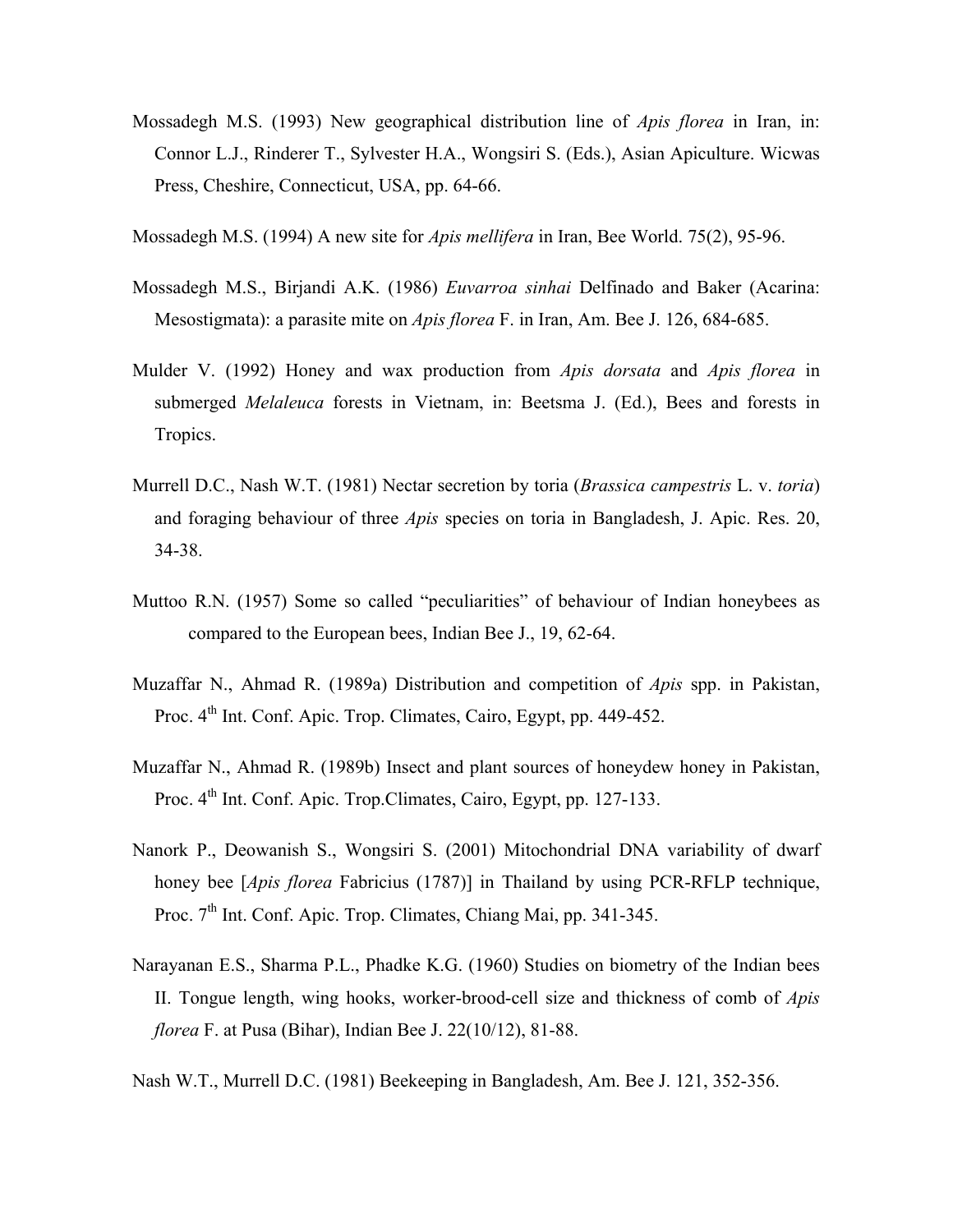- Nixon M. (1983) Diseases and parasites of honeybees, their distribution and introduction into new areas, in: Singh K.G. (Ed.), Exotic Plant Quarantine Pests and Procedures for Introduction of Plant Materials, ASEAN Plant Quarantine Centre and Training Institute, Serdang, Malaysia, pp. 207-221.
- Nunamaker R.A., Wilson W.T., Ahmad R. (1984) Malate dehydrogenase and non-specific esterase isoenzymes of *Apis florea*, *A. dorsata*, and *A. cerana* as detected by isoelectric focusing, J. Kansas Entomol. Soc. 57(4), 591-595.
- Oldroyd B., Rinderer T., Wongsiri S. (1992) Pollen resource partitioning by *Apis dorsata*, *A. cerana*, *A. andreniformis* and *A. florea* in Thailand, J. Apic. Res. 31(1), 3-7.
- Otis G.W. (1991) A review of the diversity of species within *Apis,* in: Smith D.R. (Ed.), Diversity in the Genus *Apis*, Westview Press, Boulder, Colorado, pp. 29-49.
- Otis G.W. (1994) Revised distribution of three recently recognized species of honey bees in Asia, Honeybee Sci. 15, 167-170. (in Japanese).
- Otis G.W. (1997) Distributions of recently recognized species of honey bees (Hymenoptera: Apidae; *Apis*) in Asia, J. Kansas Ent. Soc. 69(4 suppl.), 311-333.
- Otis G.W., Koeniger N., Rinderer T.E., Hadisoesilo S., Yoshida T., Tingek S., Wongsiri S., Mardan M.B. (2001) Comparative mating flight times of Asian honey bees,  $7<sup>th</sup>$  Int. Conf. Trop. Bees. Chiang Mai, Thailand, pp. 137-141.
- Pandey R.S. (1974) Honey collection in relation to migration schedules of wild honey bees in Uttar Pradesh, India, Am. Bee J. 114(10), 379-379.
- Partap T., Verma L.R. (2000) Asian bees and beekeeping: issues and initiatives, Proc.  $4<sup>th</sup>$ Asian Apic Assoc., Kathmandu, Nepal, pp. 3-14.
- Parthiban M., Baskaran S., Mohandoss A. (1994) Insect pollination of the chrysanthemum *Chrysanthemum indicum* Linn., Environ. Ecol. 12(1), 9-13.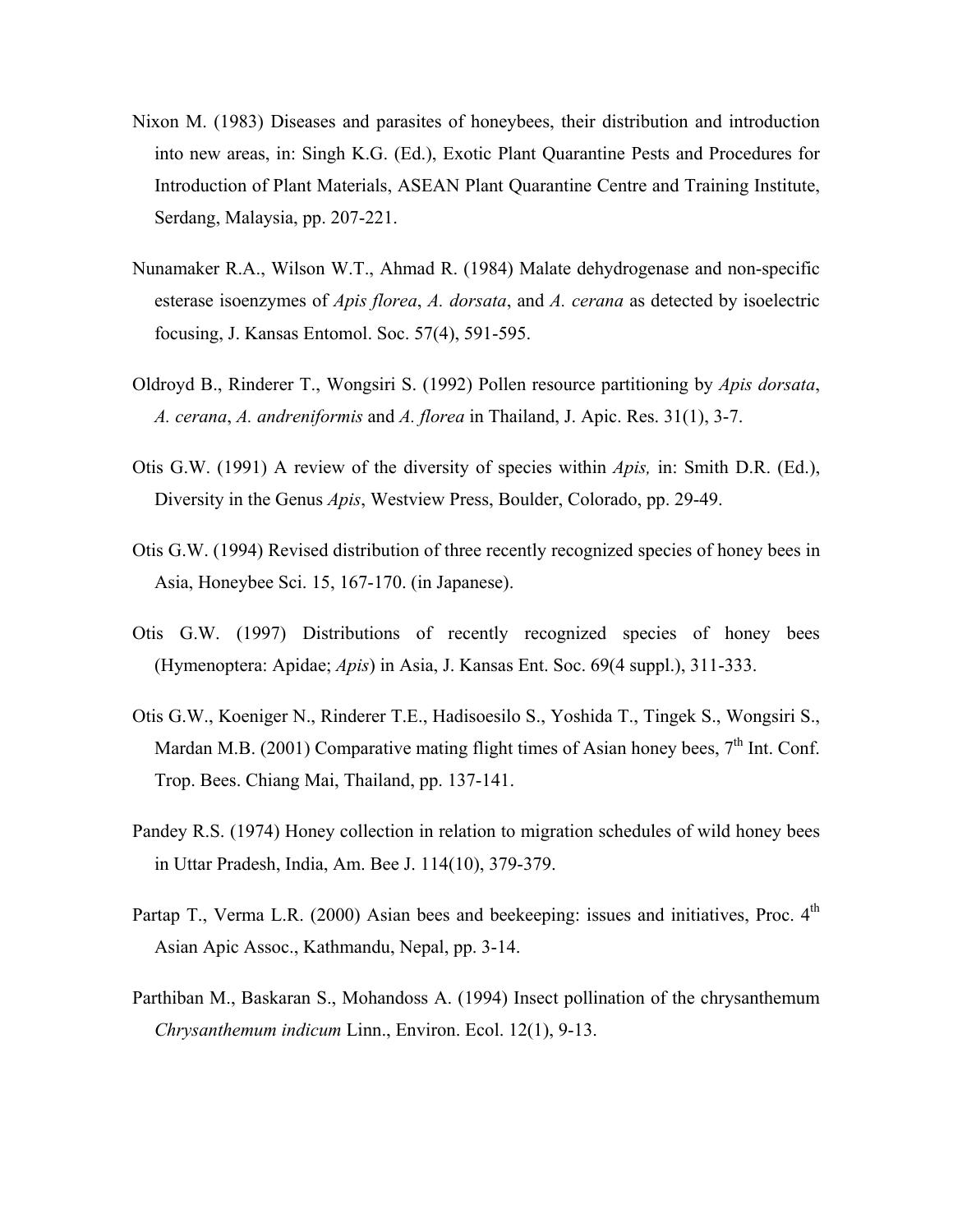- Patel B.H., Upadhyay V.R., Muralidharan C.M., Judal G.S. (1988) Effects of various insecticides on honey bee, *Apis florea* Fabricius in 'ber' (*Zizyphus mauritiana* Lamk), Curr. Sci. 57, 1199-1200.
- Petersen S., Cervancia C.R. (2001) Sustainable beekeeping development in Laos, Proc. 7<sup>th</sup> Int. Conf. Trop. Bees, Chiang Mai, Thailand, pp. 427-431.
- Petrov P. (1992) Distribution and phylogeny of the honey bee genus *Apis* (Hymenoptera, Apidae, Uspekhi Sovremennoi Biologii 112(3), 359-372. (in Russian).
- Phadke R.P. (1968) Studies on Indian honeys. 3. Proximate composition and physicochemical characterizations of honeys from the wild honey bees *Apis dorsata*, *Apis florea* and *Trigona*, Indian Bee J. 30(1), 3-8.
- Poilane F. (1926) Notes on the honeybees of Indochina, Bull. Econ. Indochine, Hanoi 2, 461-464. (in French).
- Polous H. (1969) The introduction and establishment of little bee (*Micrapis florea*) at Ahwaz Agricultural College and first account on their migration, Thesis, Ahwaz Agricultural University, Iran, p. 26.
- Pourasghar D. (1979) Investigations on morphological characteristics of Iranian native honeybees, Int. Symp. Apimondia « Apicultura en clima quente", Florianopolis, Brasil, pp. 95-96.
- Punchihewa R.W.K., Koeniger N., Kevan P.G., Gadawski R.M. (1985) Observations on the dance communication and natural foraging ranges of *Apis cerana*, *Apis dorsata* and *Apis florea* in Sri Lanka, J. Apic. Res. 24(3), 168-175.
- Pundir R.S. (1971) Hiving *Apis florea*, Indian Bee J. 33(3/4), 63.
- Quinn G.P., Keough M.J. (2002) Experimental Design and Data Analysis for Biologists, Cambridge University Press, Cambridge.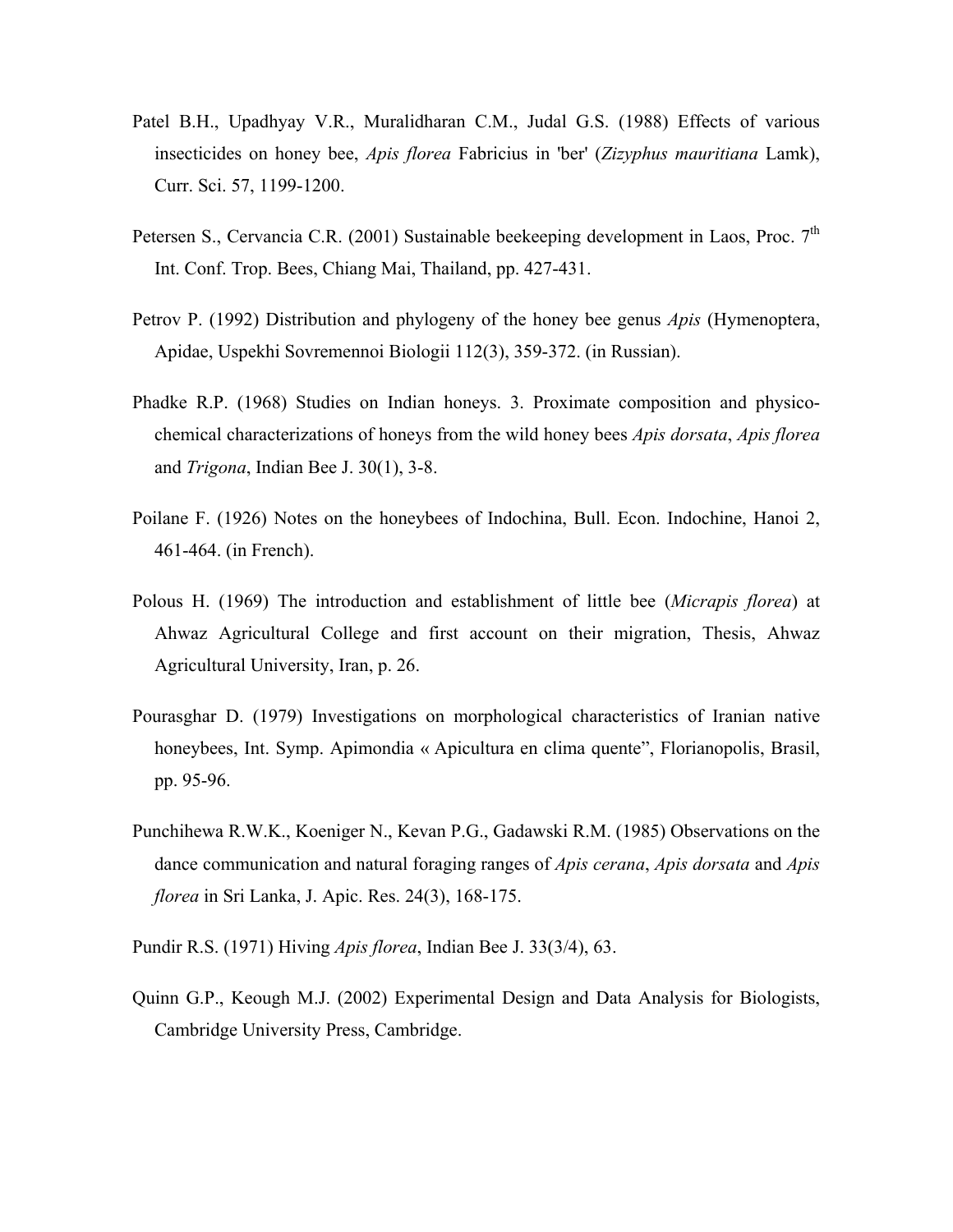- Radloff S.E., Hepburn H.R. (1998) The matter of sampling distance and confidence levels in the subspecific classification of honeybees, *Apis mellifera* L., Apidologie 29, 491- 501.
- Radloff S.E., Hepburn H.R. (2000) Population structure and morphometric variance in the *Apis mellifera scutellata* group of honeybees in Africa, Genet. Mol. Biol*.* 23, 305-316.
- Raffiudin R., Crozier R.H. (2001) Phylogenetic analyses of *Apis* based on inosotol 1,4,5 trisphosphate receptor gene sequences,  $7<sup>th</sup>$  Int. Conf. Trop Bees, Chiang Mai, Thailand, pp. 353-357.
- Rahman K.A., Singh S. (1946) Size of the cell of the brood comb of the Indian honey bees, Indian Bee J. 8(11/12), 154-159.
- Rahman K.A., Singh S. (1950) Variation in the tongue length of the honeybee, Indian J. Entomol. 10(1), 63-73.
- Ramanujam C.G.K., Kalpana T.P. (1992) *Tamarindus indica* L.: an important forage plant for *Apis florea* F. in south central India, Apidologie 23(5), 403-413.
- Rao P.V. (1998) Statistical Research Methods in Life Sciences, Brooks/Cole Publishing Company, Pacific Grove, CA.
- Ratnam R. (1939) A preliminary study in the biometric variations in the Indian honeybees, Madras Agric. J. 27, 432-439.
- Reddi C.S., Reddi E.U.B., Reddi N.S., Reddi P.S. (1983) Reproductive ecology of *Sapindus emarginatus* Vahl (Sapindaceae), Proc. Indian Natl. Sci. Acad. B49(1), 57-72.
- Rinderer T.E., Oldroyd B.P., Wongsiri S., Sylvester H.A., De Guzman L.I., Potichot S., Sheppard W.S., Buchmann S.L. (1993) Time of drone flight in four honey bee species in south-eastern Thailand, J. Apic. Res. 32, 27-33.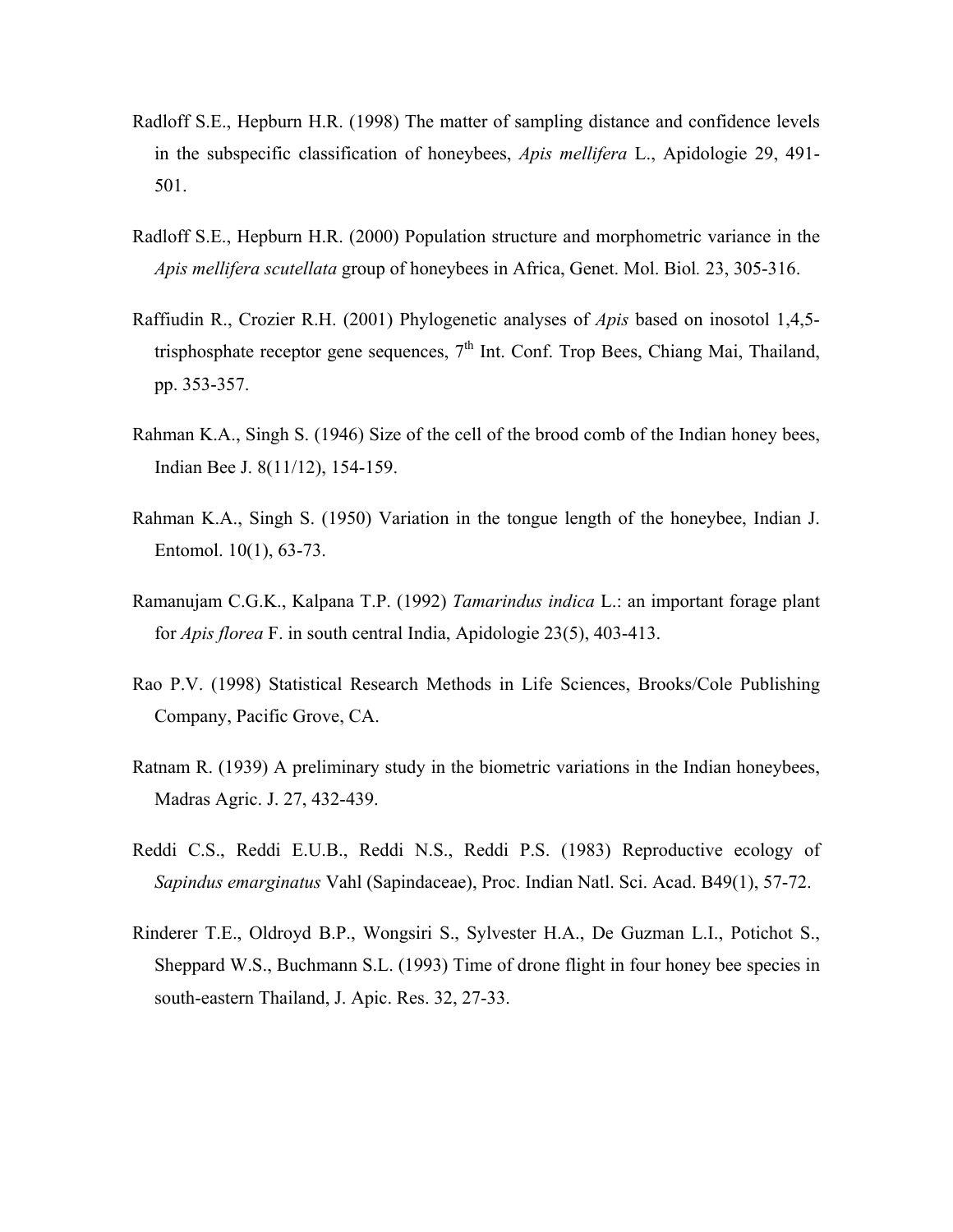- Rinderer T.E., Oldroyd B.P., Wongsiri S., Sylvester H.A., De Guzman L.I., Stelzer J.A., Riggio R.M. (1995) A morphological comparison of the dwarf honey bees of southeastern Thailand and Palawan, Philippines, Apidologie 26, 387-394.
- Rinderer T.E., Wongsiri S., Kuang B.Y., Liu J.S., Oldroyd B.P., Sylvester H.A., De Guzman L.I. (1996) Comparative nest architecture of the dwarf honey bees, J. Apic. Res. 35(1), 19-26.
- Ruttner F. (1975) A metatarsal clasping structure in the *Apis* drone, Entomol. Germ. 2(1), 22-29.
- Ruttner F. (1988) Biogeography and Taxonomy of Honeybees, Springer-Verlag, Berlin, Germany, pp. 1-284.
- Ruttner F. (1992) Naturgeschichte der Honigbienen, Ehrenwirth, Munchen, Germany.
- Ruttner F., Pourasghar D., Kauhausen D. (1985) Honeybees of Iran. 1. *Apis florea* Fabricius, Apidologie 16, 119-137. (in German).
- Ruttner F., Mossadegh M.S., Kauhausen-Keller D. (1995) Distribution and variation of size of *Apis florea* F. in Iran, Apidologie 26, 477-486.
- Saini M.S., Aggarwal R., Dhillon S.S. (1983) Functional morphology of the wing coupling apparatus and its bearing on the taxonomy of genus *Apis* Linnaeus, Uttar Pradesh J. Zool. 3, 10-14.
- Sakagami S.F. (1960) Preliminary report on the specific difference of behaviour and other ecological characters between European and Japanese honeybees, Acta Hymenopt. 1, 171-198.
- Sandhu A.S., Singh S. (1960) The biology and brood rearing activities of the little honeybee (*Apis florea* Fabricius), Indian Bee J. 22(4/6), 27-35.
- Sen Sarma M., Fuchs S., Tautz J. (2000) Debris removal by head-pushing in *A. florea* Fabr. Honeybees, Naturwissenschaften 87, 241-243.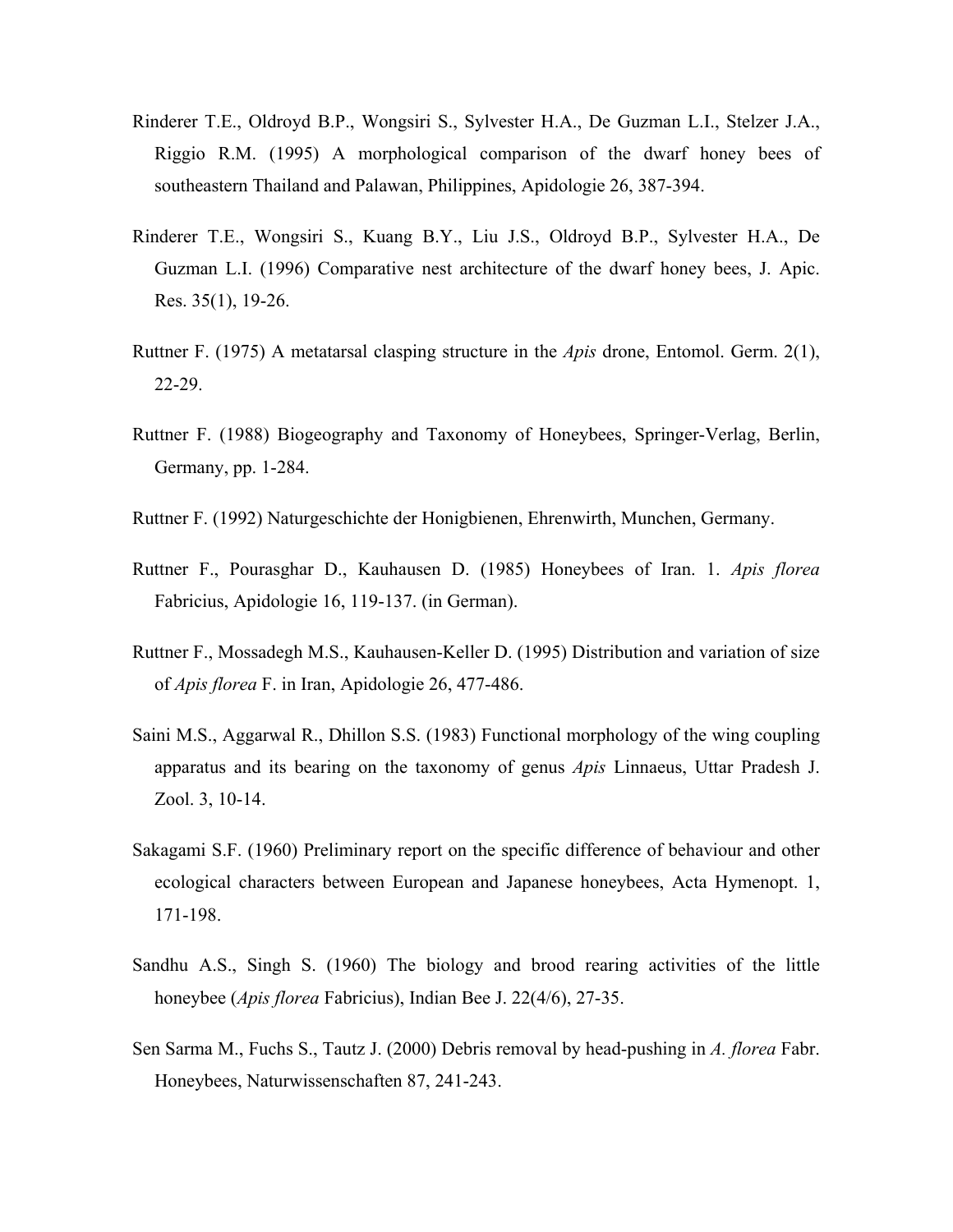- Sharma P.C. (1983) Morphometric studies on *Apis florea* F. and *Apis dorsata* F. of Himachal Pradesh and Punjab, Thesis, Himachal Pradesh University, India, pp. 1-83.
- Sheikh M.S., Chetry G. (2000) Distribution of honey bees in Assam, Environ. Ecol. 18, 236-240.
- Sheppard W.S., Berlocher S.H. (1989) Allozyme variation and differentiation among four *Apis* species, Apidologie 20, 419-431.
- Shrestha K.K. (1996) Country Report: Nepal, Proc. 3<sup>rd</sup> Asian Apic. Assoc., Ha Noi, Vietnam, p. 216.
- Sihag R.C., Abrol D.P. (1986) Correlation and path-coefficient analysis of environmental factors influencing flight activity of *Apis florea* F., J. Apic. Res. 25, 202-208.
- Singh T., Singh B.A. (1981) Comparative study on the mandibular gland of workers of three species of *Apis* (Hymenoptera: Apidae), J. Entomol. Res. 5, 31-35.
- Singh R., Pal H., Gupta M., Malik O.P. (1995) Screening of some carbonyl compounds as repellents to honey bees. II. Effect of carbonyl compounds on *Apis florea* F. visitor to *Ziziphus mauritiana* var. *dichotoma*, Korean J. Apic. 10, 131-134.
- Sinha S.N., Chakrabarti A.K. (1983) Bee pollination and its impact on cauliflower seed production, Proc. 2nd Int. Conf. Apic. Trop. Climates, New Delhi, India, pp. 649-655.
- Skorikov A.S. (1929) A new basis for the revision of the genus *Apis*, Rpts. Appl. Entomol. Leningrad IV(1), 249-270. (in Russian).
- Smith D.R. (1990) Mitochondrial DNA and biogeography of *Apis* species, Proc.11<sup>th</sup> Congr. IUSSI, India. pp. 113-114.
- Smith D.R. (1991) Mitochondrial DNA and Honey Bee Biogeography, in: Smith D.R. (Ed.), Diversity in the Genus *Apis*, Westview Press, Boulder, Co., pp. 131-176.
- Smith F. (1858) Catalogue of the hymenopterous insects collected at Sarawak, Borneo, Proc. Linn. Soc. Lond. 2, 42-130.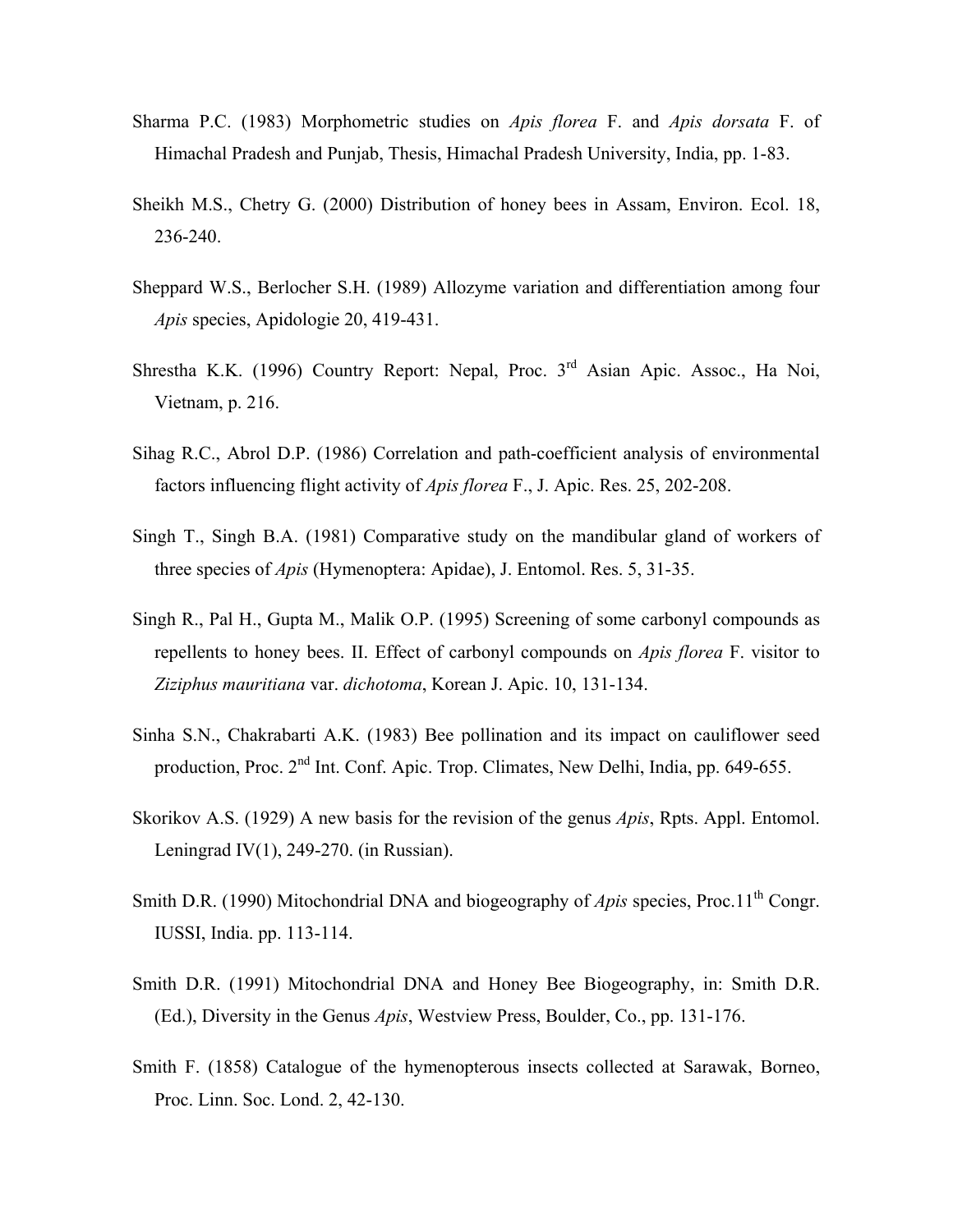- Soman A.G. (1990) A note on *Apis florea* storing honey in drone cells, Bee World. 71, 33- 34.
- Soman A.G., Chawda S.S. (1996) A contribution to the biology and behaviour of the dwarf bee, *Apis florea* F. and its economic importance in Kutch, Gujarat, India, Indian Bee J. 58, 81-88.
- Stitz J., Szebe P. (1933) The evolution of the races of bees and their geographical distribution, Bee World. 14, 128-130.
- Surdacki S. (1973) The geographical range and distribution of the genus *Apis* L. bees, Ann. Univ. Mariae Curie-Sklodowska B28, 315-330.
- Tahmasebi G., Ebadi R., Esmaili M., Kambosia J. (1998) Morphological study of (*Apis mellifera L*.) in Iran, J. Agric. Sci. Nat. Res. 2, 89-101.
- Takahashi J., Hepburn H.R., Nakamura J., Deowanish S., Tingek S., Sasaki M. (2004) Mitochondrial DNA variation of dwarf honeybees *Apis florea* and *A. andreniformis.* (submitted)
- Thakar C.V., Tonapi K.V. (1962) Nesting behaviour of Indian honeybees II. Nesting habits and comb cell differentiation in *Apis florea* Fab., Indian Bee J. 24(1/3), 27-31.
- Thapa R., Shrestha R., Manandhar H., Bista S., Kafle B. (2001) Beekeeping in Nepal, Proc.  $7<sup>th</sup>$  Int. Conf. Trop Bees, Chiang Mai, Thailand, pp. 409-413.
- Tirgari S. (1971) On the biology and manipulation of *Apis* (*Micrapis*) *florea* F. in Iran, Proc. 23rd Int. Beekeep. Congr., pp. 330-332.
- Tirgari S., Polous H., Foroughi H., Fakhari F., Nabavit M.A. (1969) On the occurrence and biology of little bee (*Micrapis florea* F.) and the first account on its migration (Hymenoptera, Apidae), 2<sup>nd</sup> Natl. Congr. Entomol. Pest Control and Pest Control (in Persian), (cited from Tirgari, 1971).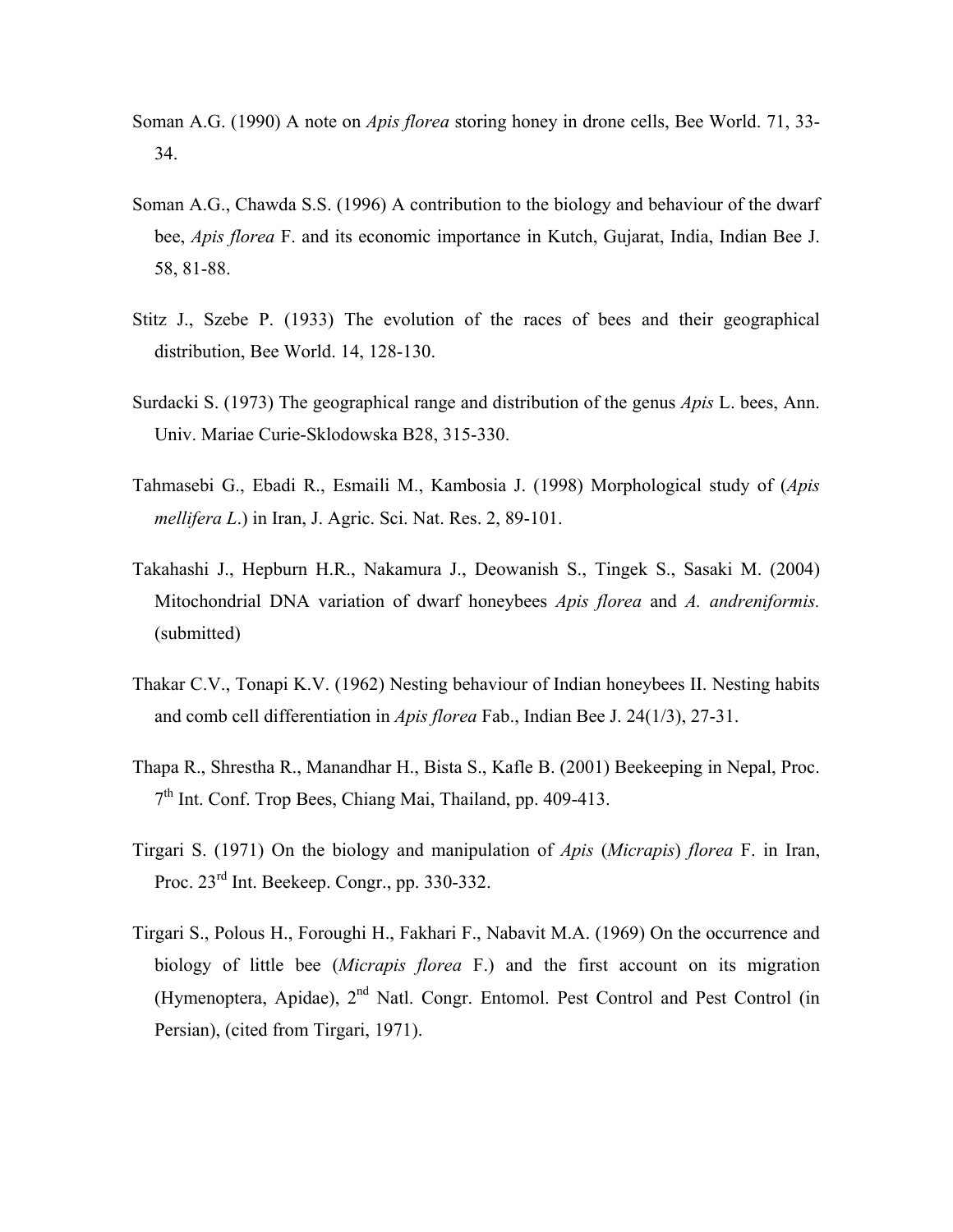- Trung L.Q., Dung P.X., Ngan T.X. (1996) A discovery of *Apis laboriosa* F. Smith (Hymenoptera, Apidae) in northwestern Vietnam, Proc. 3rd Asian Apic. Assoc. Conf., Hanoi, pp. 7-14.
- Verma L.R. (1992) Apiculture in Bhutan: Problems and prospects, in: Verma L.R. (Ed.) Honeybees in Mountain Agriculture, Oxford and IBH Publishing Co. Pty. Ltd., New Delhi, India, pp. 163-179.
- Verma L.R., Kafle G.P., Sharma A., Mattu V.K. (1989) Biometry of *Apis cerana* of Nepal Himalayas, in: Proc. 4<sup>th</sup> Int. Conf. Apic. Trop. Climates, pp. 458-465.
- Verma L.R., Mattu V.K., Daly H.V. (1994) Multivariate morphometrics of the Indian honeybee in the northwest Himalayan region, Apidologie 25, 203-223.
- von Buttel-Reepen H. (1906) Contributions to the systematics, biology as well as the historical and geographical distribution of honeybees (*Apis mellifica* L.) their variability and other *Apis* species, Mitt. Zool. Museum Berlin 3(2), 117-201. (in German).
- von Buttel-Reepen H. (1921) Contribution on the systematics, biology as well as the historical and geographical distribution of honeybees, Arch. Bienenkd. 3, 19-67. (in German).
- Wang Z.P. (1989) Report on the chromosomes of *Apis dorsata* Fabricius and *Apis florea* Fabricius, Apic. Sci. Tech. (in Chinese).
- Warncke K. (1979) Contributions to the bee fauna of Iran. 4. The genus *Apis*, Boll. Museo Civico Storia Naturale Venezia 30, 157-158. (in German).
- Whitcombe R. (1980) Honeybees in the Sultanate of Oman, Oman, Directorate of Agriculture, Oman, pp. 1-20. (in Arabic).
- Whitcombe R.P. (1984) The biology of *Apis* spp. in Oman with special reference to *Apis florea* Fab., Thesis, University of Durham, United Kingdom, pp. 1-621.